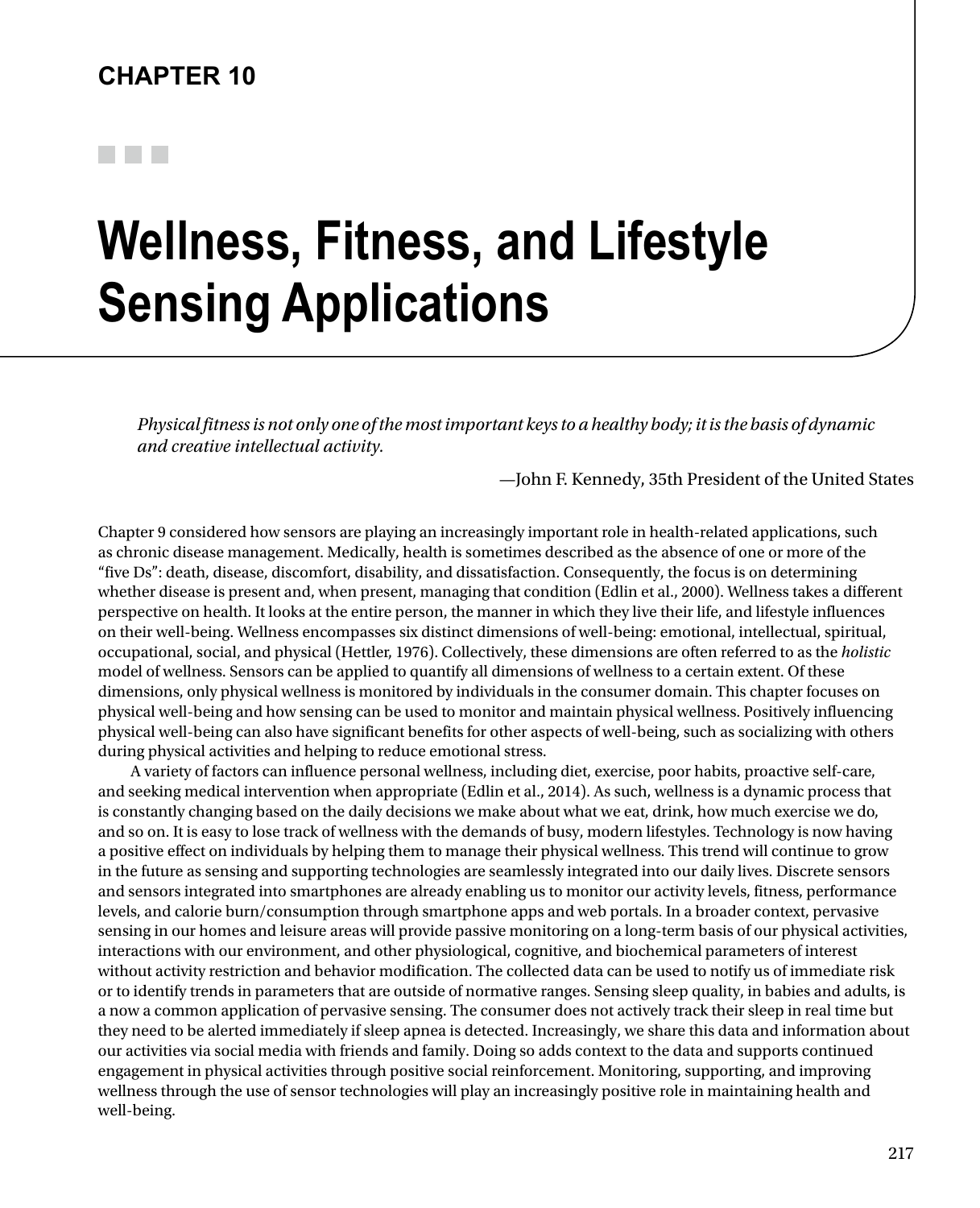# Drivers and Barriers: Sports and Fitness Sensing

The sports and fitness sensing market has been primarily driven by body-worn sensors, which are often integrated or connected to discrete devices with global positioning system (GPS) receivers. The sports sensing market is expected to be worth circa \$975 million by 2017 (PRWEB, 2013). Companies such as Apple, adidas, Nike, Motorola, Reebok, and Under Armour are now entering the growing sports and fitness wearables market. This market also includes sensors that can be attached to sports equipment, such as power meters for bikes to monitor the rider's performance and sensors embedded into textiles.

## Drivers for Sports and Fitness Sensing

The use of sensing for sports and fitness applications is driven by a variety of factors, as shown in Figure [10-1](#page-1-0). For example, people are becoming more aware of the role physical activity plays in maintaining their health. A variety of social and technology factors are now influencing and supporting engagement in physical and sports activities. The following sections examine some of the key factors in more detail.

<span id="page-1-0"></span>

*Figure 10-1. Drivers for fitness sensing adoption*

*Fitness awareness*: General interest and participation in fitness continues to grow. The increased availability of magazines that focus on generic fitness and specific sports, such as cycling, running, mountain biking, and triathlons, helps to raise awareness and interest. These publications, along with various web sites, are exposing people to information on what types of technologies are available and how to use and interpret fitness statistics.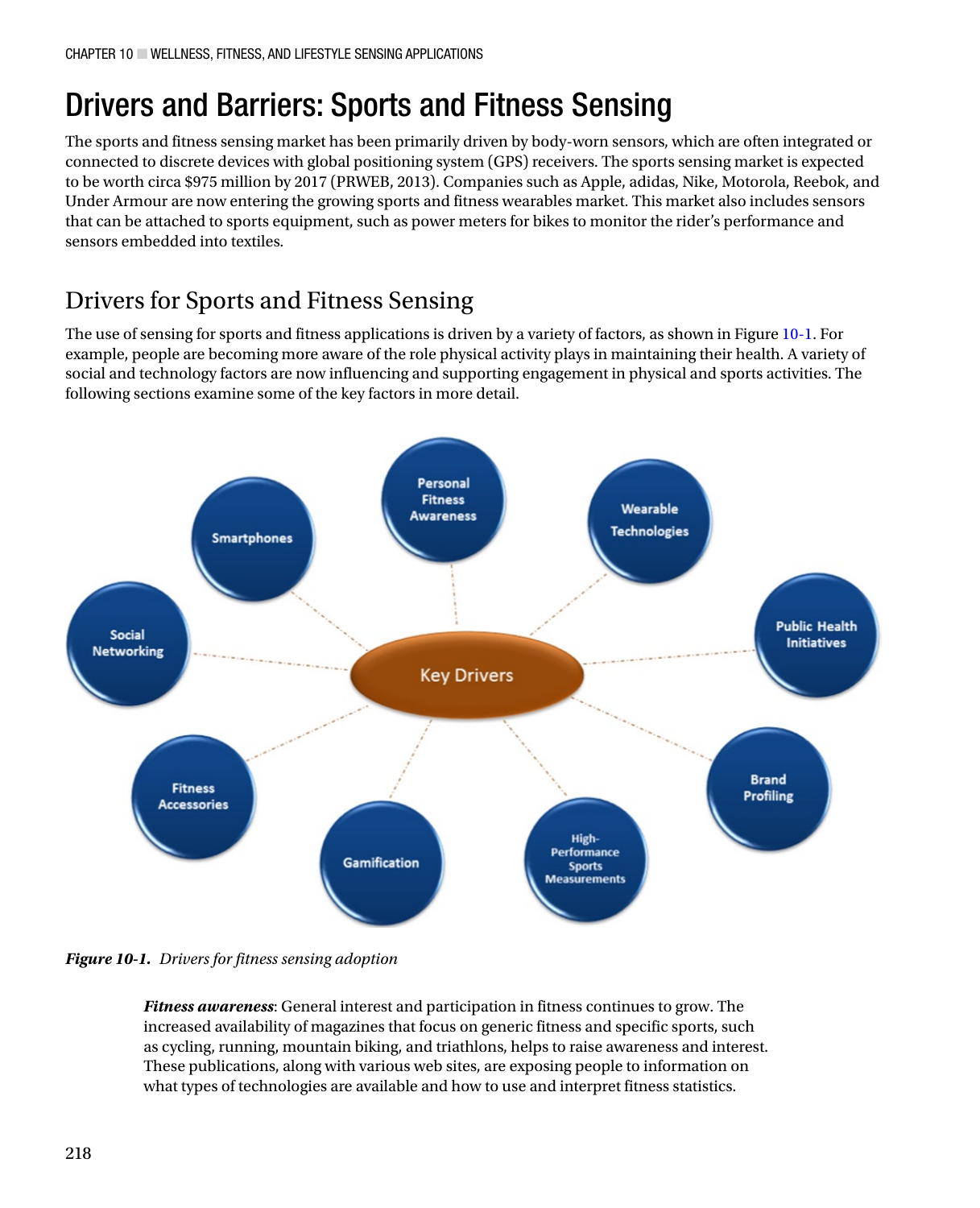*Public health awareness initiatives*: Public health awareness campaigns are making people more aware about the positive influence of sports activities. There is growing awareness among the public about the linkages between being physical inactive and health-related issues, such as obesity and obesity-related conditions, including diabetes and cancer. Activity monitors provide an easy way to track activity levels. Data from these devices can often be shared with peer groups through social networking to gain support and maintain motivation.

*Smartphones:* The proliferation of smartphones, especially among key fitness demographics, provides essentially a zero-cost sensing and software platform for basic fitness monitoring. This single form factor provides location via GPS, inertial sensing from the built-in accelerometer and gyroscope, mapping software, data analysis apps, large touchscreen display, music players, and connectivity via wireless (Bluetooth, Wi-Fi, ANT, and NFC) and mobile phone networks. From an app developer's perspective, smartphones provide both a development platform and a significant market for innovative apps that allow apps to be rapidly developed and shared with consumers. As a result, the consumer can avail of a large selection of apps for free or for a small one-off fee. As discussed in previous chapters, app developers do not have to be sensor experts, because the smartphone development environment abstracts the functional details of the underlying sensors. This is an advantage to nonsensor experts, but this abstraction can affect the accuracy of sensor measurements. For this reason, smartphones can also connect wirelessly to dedicated external fitness sensors for more accurate sensing.

*Availability of wireless fitness accessories*: The availability of wireless fitness accessories, such as heart rate monitors (HRMs), step counters, cadence sensors, and power meters, allows consumers to add fitness functionality to their existing smartphones and/or outdoor GPS handhelds. These accessories communicate over standard interfaces, including ANT, Bluetooth, Wi-Fi, and near field communications (NFC) and provide APIs that smartphone developers can use to capture data from the accessories. This removes the need to purchase expensive dedicated fitness data loggers, such as fitness watches. The availability and popularity of fitness accessories is expected to increase as interoperability standards, particularly Bluetooth Smart (a Bluetooth low-energy protocol)(Bluetooth SIG, 2013), are adopted by both smartphone and accessory manufacturers.

*Wearable technologies and intelligent textiles*: The use of wearable technologies, such as the Fitbit, is becoming increasingly common among the general public. Where once wearing an obvious sensing device, such as a Holter monitor or personal alarm, was seen as a "badge of dependence" or a sign of illness, wearable sensors are now fashion items and "a badge of honor" that indicates the user is actively interested in maintaining their wellness. The form factor of wearables are becoming increasingly small, to the point that they are seamlessly integrating into our normal clothing, such as a sports bra or vest, and lives. The cost of these devices, such as smart wristwear devices like the Nike+ Fuelband, is falling and becoming more accessible to the casual fitness or wellness enthusiast.

*High-performance sports*: Professional sports teams and athletes are continually seeking methods to gain a competitive advantage over their opposition. The data analytics team and sports scientist team are becoming as important as a coach in the sporting domain. Sports scientists provide insight into the athlete's fitness and well-being and continually monitor the athlete's parameters to optimize their training, nutrition, and rest requirements. Sports "stats" such as team formations, recent results, and real-time status are now an integral part of the television sports viewing experience. Professional sports teams analyze all aspects of their own performance, their opposition's performance, and even the referee's performance to identify weakness, which they can exploit to their own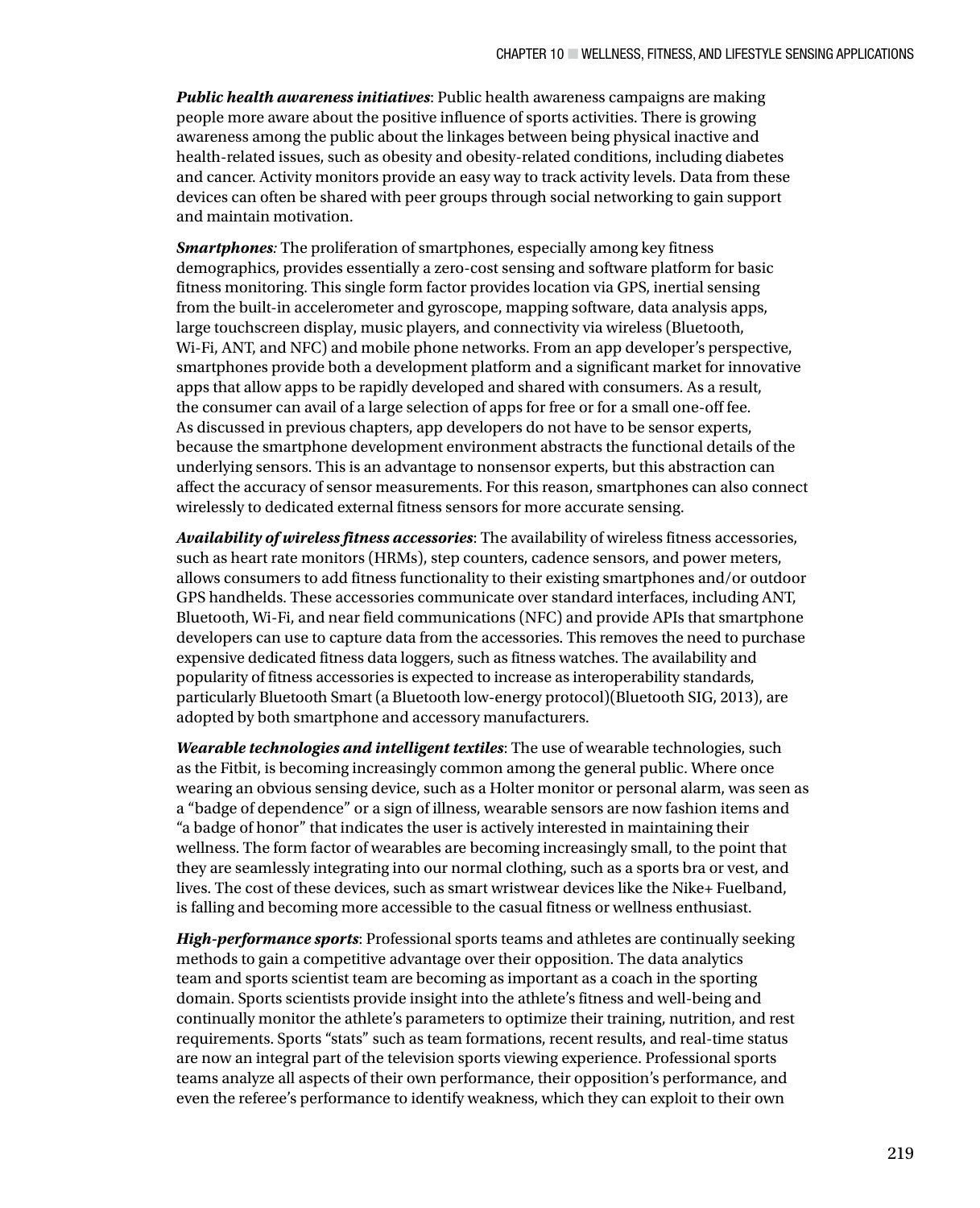advantage, and strengths, which they must plan to counteract. For example, a study in New Zealand used GPS technology in combination with heart rate to assess the accuracy of the decision-making experience of soccer referees (Mascarenhas et al., 2009).

*Brand profiling*: Fitness sensing technologies are becoming increasingly visible because of the entry of high-profile brands such as Nike and adidas to the fitness sensing market. These manufacturers have partnered with existing fitness technology manufacturers, such as Polar and Garmin. These partnerships have raised the profile of existing technologies and are giving this previously niche market a desirable lifestyle choice position. High-profile technology brands, including Apple, Motorola, and mobile operators, are also actively monitoring this market for new service opportunities. The presence of these high-profile companies is a clear indication that these companies view significant potential for a technology enabled fitness market.

*Social networking*: Another important driver of fitness applications is the integration of a social networking dimension. Users can upload their data from integrated or external fitness sensors to the Web/Cloud and share their fitness statistics online with their families, friends, and peer groups. It is also possible to follow each other's activities in real time using Internet-enabled devices. The ability to track and share fitness data online can enable positive reinforcement by peer groups, which encourages people to remain engaged in their physical activity and set new goals. Like magazines, online fitness communities provide a valuable channel for discussing and making people aware about personal fitness sensor technologies and applications. For example, the RunKeeper app allows runners to track their distance, speed, and pace on their smartphone. In addition, it utilizes social networking to allow runners to stay in touch with friends on Facebook, Twitter, Google, and other sites by adding them to their Street Team. The Street Team features enables users to share details of their workouts, including course maps, topography details, and various statistics such as distance covered, pace, and so on ([www.RunKeeper.com](http://www.runkeeper.com/)).

*Gamification of fitness data:* Building on the social networking angle of fitness data sharing, gaming features are becoming a driver for the adoption of fitness technologies. Gaming also allows like-minded users to interact, compare, and compete. Such techniques will be used to encourage usage and create "stickiness" for applications. For example, the "tag it" feature in Nike's iPhone running tracker app enables users to tag each other, bringing multiple friends to a game of tag. Whoever starts the game decides whether the game is based on the distance run, time of run, or being the last to run. Another example of this type of approach is used by the Basis B1 fitness tracker, which monitors heart rate, perspiration, steps taken, and skin temperature. The data is transmitted to a web application that provides analysis of your daily patterns and encourages you to adapt your existing habits or to develop new healthy ones by gamifying your lifestyle ([www.mybasis.com](http://www.mybasis.com/)).

#### Barriers to Sports and Fitness Sensing

Despite recent advances in the adoption and utilization of technologies for fitness applications, a number of barriers remain in place. These include limitations in smartphone form factors, fitness apps, proprietary wireless protocols, and costs. The following sections now examine some of the key limiting factors in more detail.

*App selection*: The App Store and Google Play store contain thousands of fitness monitoring and education apps. The most common app categories are body mass index (BMI) and calorie calculators, diet guides, exercise guides, and sport tracking apps. Like health apps, the sheer number and diversity of such apps means that selection of a relevant and high quality app can be a frustrating challenge, unless you use an app designed by the manufacturer of a specific sensor. As discussed in Chapter 6, the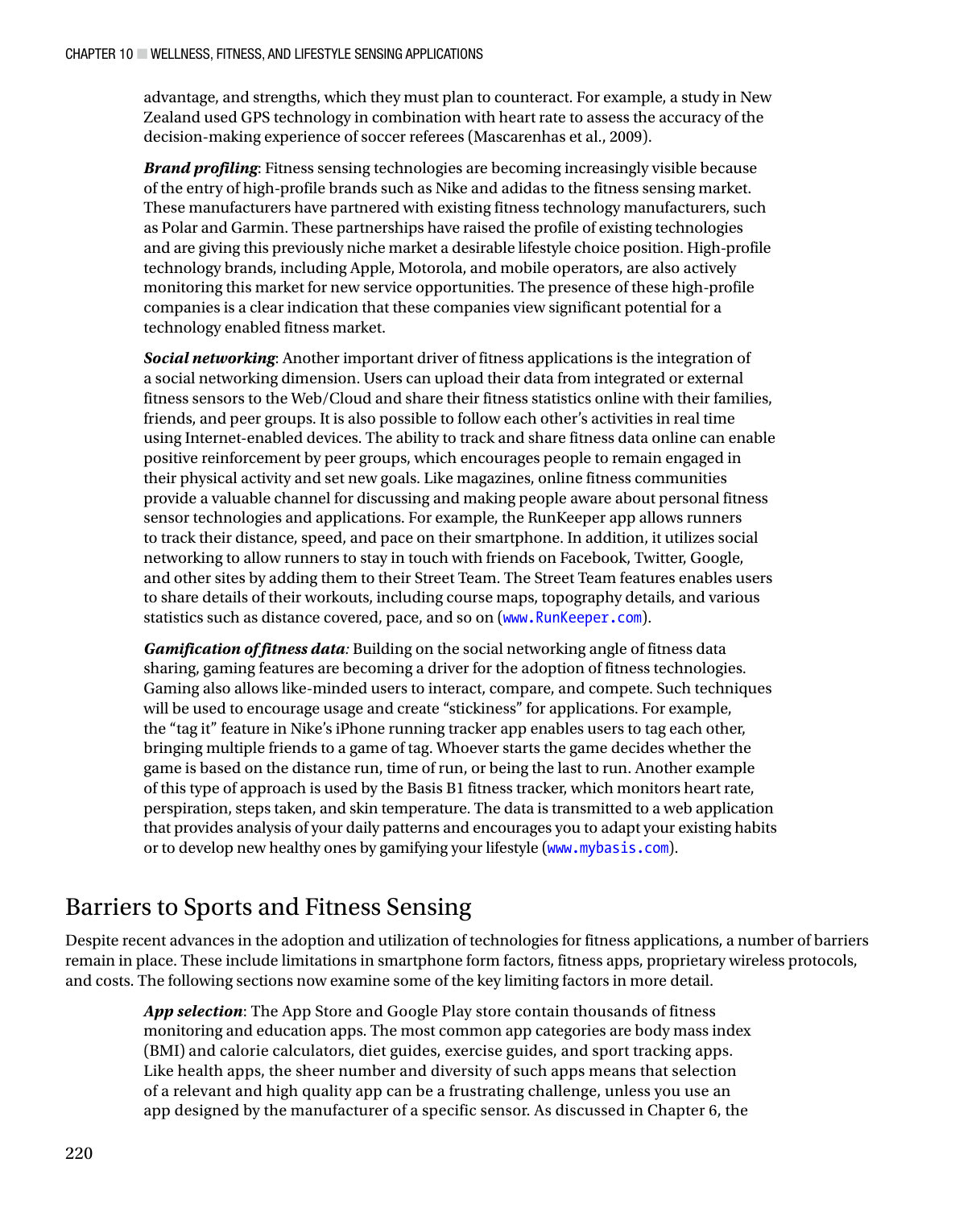quality and accuracy of information provided by fitness apps is generally not regulated, and misleading information may be provided by these apps. It is therefore essential to exercise caution when following advice provided by such apps and to consult with a "gold standard" reference, such as a health/fitness professional or a professional-grade sensor device if you suspect information or data from the app is inaccurate or worrying.

*Smartphone design*: Although ideal for the casual fitness users who simply want to track time and estimate distance, smartphones may not be appropriate as a fitness sensing device for serious outdoor and fitness users. Most smartphones lack the necessary ruggedization, such as toughened enclosures, waterproofing, and impact protection, required by serious fitness users. Smartphone form factors are relatively large for fitness and running applications and can actually impact performance. GPS is still a relatively new and evolving sensor on mobile devices. GPS performance may not be optimal for fitness applications, especially when compared to dedicated devices. Although battery technology is continually improving, the battery life of a smartphone may not be sufficient for continuous capture of sensors with high power requirements (for example, GPS) and analysis for longer endurance events such as mountaineering.

*Proprietary wireless connectivity protocols*: Until recently, discrete fitness sensing devices from the major device vendors were based on the proprietary ANT personal wireless protocol. Penetration of the protocol was high among device vendors because it encouraged people to remain with the same vendor in order to exploit their previous investments in sensing devices and aggregators. Nevertheless, apart from a couple of niche offerings, there was almost no adoption of this protocol in mobile phones. Standardization of wireless device communications is now underway with the rollout and adoption of the Bluetooth Smart standard; however, Bluetooth Smart will take a number of years to reach critical mass.

*Device costs*: The cost of dedicated sensors, particularly those with integrated GPS tracking, remains relatively high. This high cost limits their market potential to professional or serious fitness enthusiasts. However, new entrants into the market and the inclusion of sensors in smartphones are expected to decrease device costs.

# Sports and Fitness Applications

It has been estimated by ON World that by 2017 the annual market for mobile sensing health and fitness applications will be in the region of 500 million units (PRWEB, 2013). Large retailers such as Best Buy and Target are providing more and more shelf space to these types of devices to meet the growth in popularity. Sensors can be found in a variety of form factors to support different usage patterns:

*Sensors integrated into sports equipment*: Fitness sensors are commonly integrated into gym equipment to monitor biomechanical parameters, such as force, torque, cadence, and so on, or physiological parameters, such as heart rate, respiration rate, and more.

*Sensors attached to sports equipment*: This method of sensing is growing in popularity, particularly as the size of sensor units decreases. Data from these sensors are typically used to analyze the mechanics of performance and to provide insights into how a particular style is positively or negatively impacting performance level.

*Personal body-worn sensors*: This is probably the most common method of sensing fitness and wellness. Fitness wearables typically capture physiological and kinematic datasets from small lightweight sensors worn on the body during training and everyday living.

Wearable fitness sensors were initially discrete sensors, such as simple pedometers. But these devices are now being replaced by "smart devices" that provide both local computational capabilities and remote connectivity to another device. These devices include both smartphones and sports watches (for example, the Polar sport watch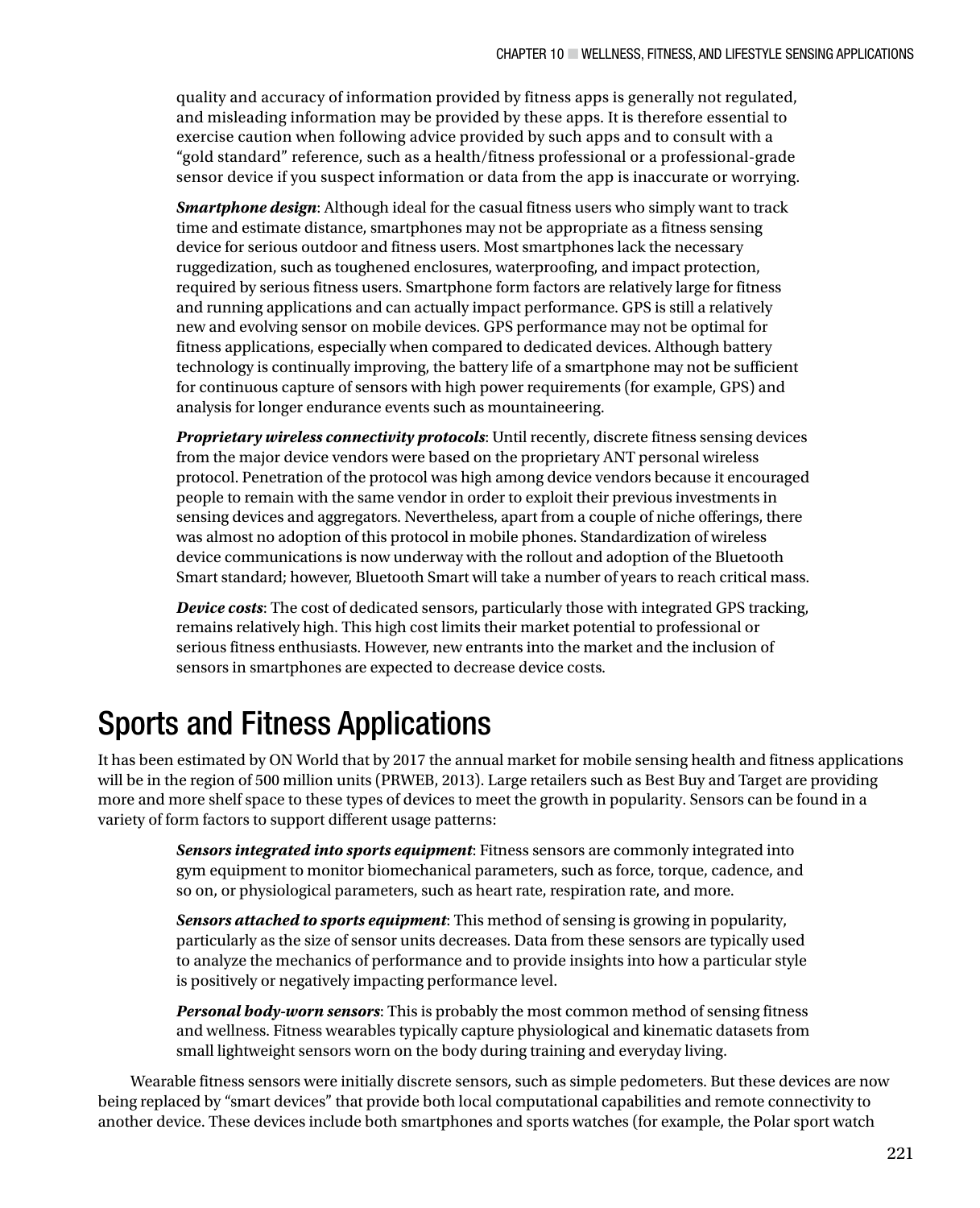with integrated GPS tracking and heart rate monitoring, at [www.polar.com](http://www.polar.com/)). Data from these sensor devices can be combined with other information sources to create a holistic picture of an individual training session and longer-term trends. The data may also be incorporated into a web-based portal for additional processing, sharing among family and friends, or for comparative purposes among peer groups.

Companies operating in the wearable fitness sensor market include specialist companies that focus exclusively on fitness and wellness devices such as Polar and Fitbit; large sportswear companies like Nike and adidas; and new companies such as Jawbone that develop fitness and wellness peripherals. Wearable sensors come in a variety of form factors, including armbands, wristbands, clip-ons for clothing, and sensors directly integrated into footwear and clothing.

### Supporting Wireless Technologies

A key capability of "smart" fitness sensors is their ability to communicate with external devices, such as smartphones. Although some devices feature wired USB connections, the majority support wireless connectivity. Wireless connectivity between sensors and a master device like a smartphone, is a key requirement to avoid movement restrictions during activities. A variety of proprietary protocols have been utilized by vendors, including Polar's proprietary W.I.N.D. wireless protocol, ANT from Garmin's acquisition of Dynastream, Simpliciti from TI, BodyLAN from FitLinxx, and BlueRobin from BM innovations.

Of the proprietary protocols, ANT has the greatest penetration in the fitness sensors market. As outlined in Chapter 3, ANT is a low-cost, low data rate, ultra-low power protocol designed to work on the same batteries for months or years. It is primarily used for heart rate monitors, speed/cadence sensors, and power meters to provide connectivity to devices such as fitness watches. It can also be found in fitness equipment. To support interoperability between devices that use the ANT protocol, the ANT+ standard has been created. ANT+ defines network parameters and the data content for ANT-based communications. This allows ANT-based devices from different manufactures to communicate with others and exchange data. ANT has been estimated that there is over 60 million ANT+ sport, fitness and health devices currently available ([www.thisisant.com](http://www.thisisant.com)).

Bluetooth (BT) has made limited inroads into the fitness sensor domain because of its relatively high power requirements. Nevertheless, Bluetooth low energy (BLE) or Bluetooth Smart—a low-cost, low-power, low data rate extension of regular Bluetooth—is predicted to be widely adopted by the market because it has comparable power consumption performance to ANT. Power consumption of Bluetooth Smart is about one-tenth that of Bluetooth, which enables a standard button cell battery to power devices for more than a year. A comparison of ANT and BLE is shown in Table [10-1.](#page-5-0) IMS Research has estimated that by 2016 the penetration rate of Bluetooth Smart in sports and fitness devices will overtake that of ANT with around 45 percent of devices featuring Bluetooth Smart (IMS Research, 2012).

| <b>Specification</b> | <b>Bluetooth Smart</b>    | ANT                      |
|----------------------|---------------------------|--------------------------|
| Frequency range      | $2.4$ GHz to $2.483$ GHz  | $2.4$ GHz to $2.483$ GHz |
| Network standard     | IEEE 802.15.1             | Proprietary              |
| Software stack       | 128-256KB                 | 16KB                     |
| Security             | 128-bit AES               | 128-bit AES              |
| Data rate            | 1Mps                      | 1Mps                     |
| Power consumption    | 15mA Rx and Tx            | 15mA Tx and 17mA Rx      |
| Range (free field)   | 100m (outdoor)            | 100m (outdoor)           |
| <b>Topology</b>      | Simple star topology only | Complex topologies       |
| Network type         | WPAN                      | WPAN                     |

<span id="page-5-0"></span>*Table 10-1. Comparison of Bluetooth Smart and ANT Specifications*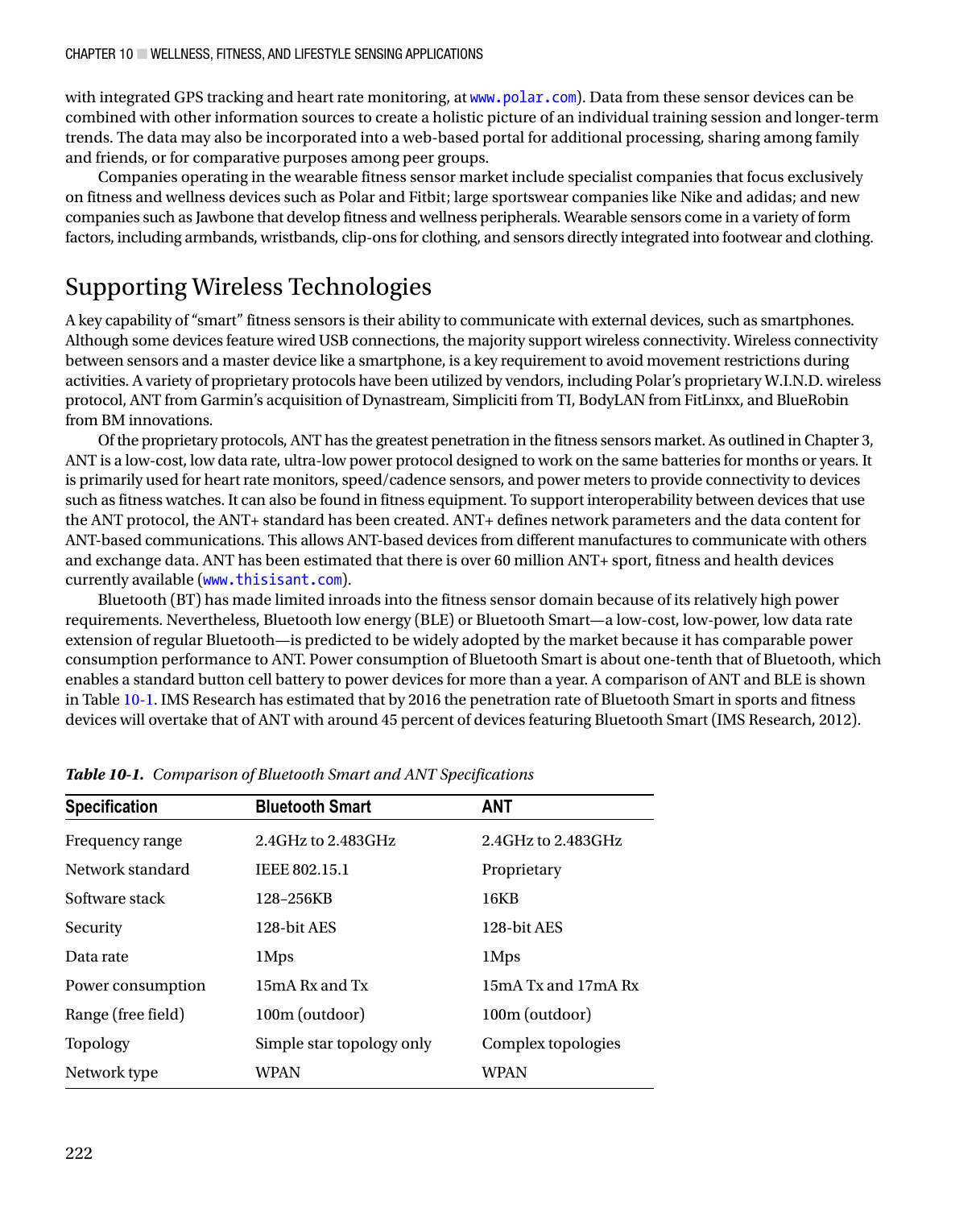#### Fitness Sensing

Wireless sensors allow smartphones or bespoke aggregators to capture and process sensor data into parameters of interest, such as speed, cycling cadence, and heart rate. In most fitness applications, sensors cannot be integrated into the master device, because they have to be close to the source of the signal, such as the heart, the cycle wheel, or the foot. In cases where sensors are integrated into the master device, the quality of the resulting data depends on the location of the master device relative to the parameter to be sensed. This is particularly true for any kinematic-related parameter captured. For example, integrated accelerometers often provide poor data quality because of the counter movements of the arms holding the device. Discrete kinematic sensors will continue to provide superior sensor data quality for the foreseeable future.

The ability to wirelessly connect sensors and master devices allows the fitness enthusiast to track their performance in real-time. Friends, peers, and coaches can also track real-time sensor data online, provided the master device has Internet connectivity and the data owner is willing to share the data. From a form-factor perspective, the screen size requirements for the master device are somewhat activity specific. "Black box" sensors, such as bicycle power meters and heart rate monitors, have no screen and therefore depend on a master device to visualize the data in real time. Large screens are advantageous for activities such as cycling, while a small smartwatch screen may be desirable for activities such as running to minimize any impact on the wearer. For many users, the ability to interrogate the data beyond real-time information display is an important requirement. Data can be viewed offline in a number of ways, such as visualizing basic summary data directly on the master device or uploading the data to a tablet/PC or the Internet for complex analysis and visualization. It is important to note that the quality of the supporting software tools is becoming as important to the user who wants to improve and analyze their performance as the quality of the device itself. Sharing fitness data and statistics with friends as well as adding a competitive element to fitness activities can be closely tied to the rising popularity of social networking. Competing with a friend or peer group or exchanging statistics can make fitness a more enjoyable activity and helps maintain engagement over a longer period of time. Sharing data can also enable a degree of flexibility as people move to new locations for varying amounts of time. It allows them to connect with like-minded individuals with similar motivations, independent of geographical location. Converged applications are central to engaging new users by providing them with a real-time dimension, which is important for the instant gratification expected by the current tech-savvy generation. In addition, longitudinal presentation of data with sharing capabilities provides both the motivational and social elements for individuals who live online. Many fitness solutions include interfaces with multimedia features that allow users to listen to their preferred music or take geotagged photos during fitness activities to share with others.

A number of wearable form factors have emerged that provide real-time physiological and/or biomechanical fitness monitoring. Fitness accessories, targeted at consumers, are typically smartphone enabled to reduce the total cost of the system and leverage the connectivity, processing power, and display capabilities of the smartphone. The most common form factors are as follows:

*Chest straps*: This form factor is placed close to the chest to measure cardiac parameters, including heart rate and R-R interval. Many chest straps also feature inertial sensors to calculate speed, distance, and body position. Associated smartphone apps or wearable display devices, such as smartwatches, provide both real-time and summary data. A fitness enthusiast can monitor in real-time their pace and the cardiac zone that they are training in and can adjust their training intensity accordingly. Chest straps are also used to view summary data after a training session to analyze training intensity, calories burned, and recovery time. In professional team sports, sports scientists can monitor the cardiac parameters of individuals in real time during training sessions by assigning each player a chest strap. A sports scientist can analyze the data after the training session to identify whether any team members are overtraining and adjust their training to prevent injury. In the consumer domain, companies such as Zephyr are providing SDKs with their fitness accessories to allow them to be integrated into third-party applications. For example, the Zephyr BioHarness<sup>T</sup> chest strap (Zephyr, 2013) can be interfaced with a number of free and paid third-party fitness apps, including Endomondo ([www.endomondo.com](http://www.endomondo.com/)) and Fit4Life ([www.fit4life.com](http://www.fit4life.com/)).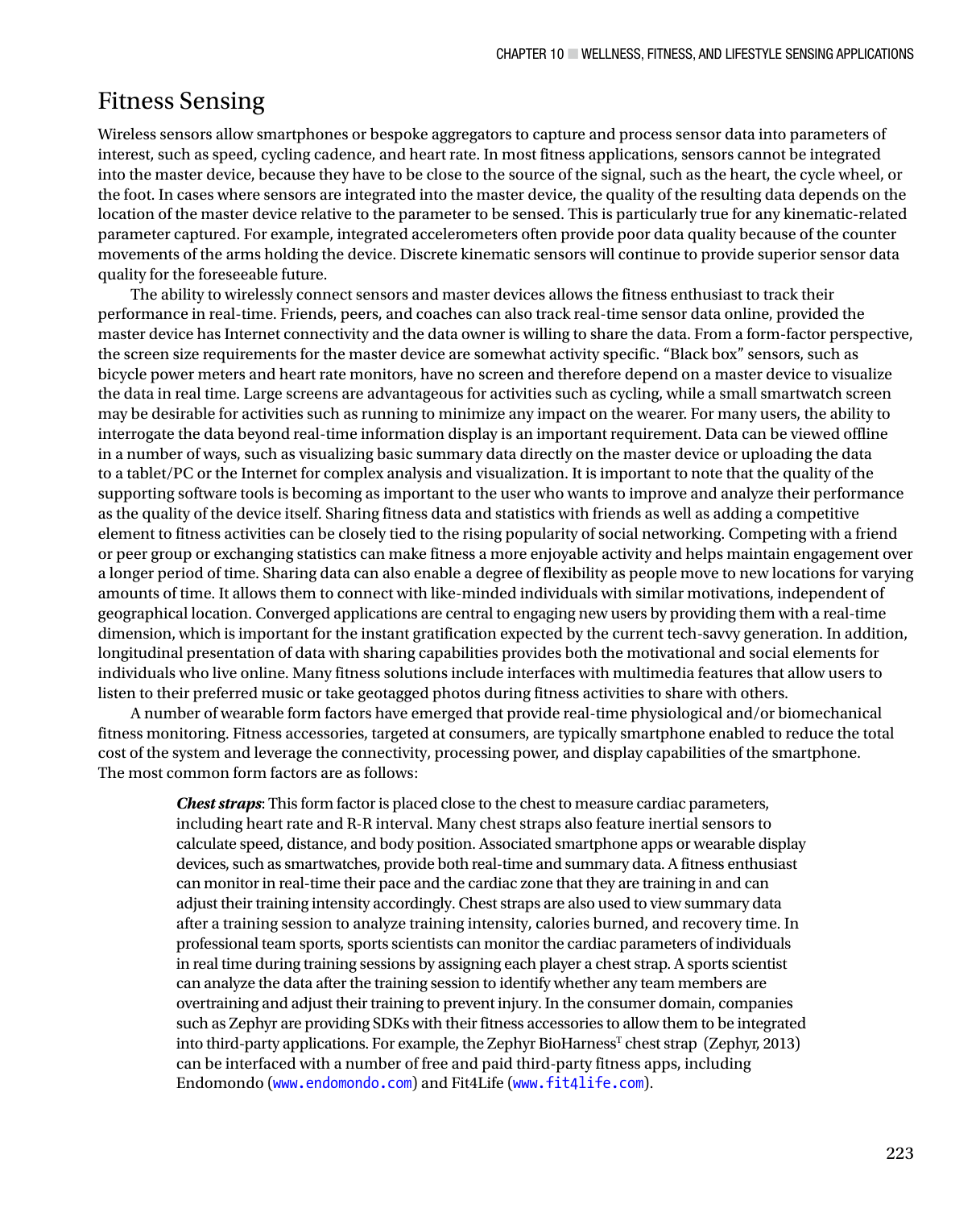*Wristbands*: The wristband form factor is portable and quick to access. The simple digital wristwatch with timer functionality was one of the first mainstream consumer fitness accessories. Advances in sensor, processor, and battery technologies have allowed device manufacturers to embed much more intelligence in the wristband form factor. As a result, two new device types, sports watches and smartwatches, have emerged in recent years. Sport watches, such as the Polar RC3 GPS, combine built-in sensing and may also have the ability to communicate with external accessories, such as a chest strap. All processing is performed on the sports watch, and the results are presented to the user on the sports watch's display. Data from the sports watch can often be connected to a tablet/PC or smartphone for long-term data storage and analysis. Smartwatches, such as the Pebble ([getpebble.com](http://getpebble.com/)), allow the fitness enthusiast to leverage the processing power of a smartphone without the challenges of wearing and reading the smartphone device during a training session. The smartphone has the processing, storage, and battery capabilities to integrate data from multiple integrated and body-worn sensors. The smartwatch simply displays the relevant summary data to the user in a manner that can be quickly and easily read by the athlete.

*Footpods and insoles*: Accelerometer and/or gyroscope-based footpods are attached to running shoes to directly measure pace, speed, and distance from the motion of the foot. These small, lightweight devices are paired to a sports watch or smartphone device, which process the data from the pod. The Nike+ iPod sensor is one of the most popular foot pod devices. It is inserted into the sole of Nike+ running shoes or attached to the laces of incompatible running shoes using a shoe pod holder. Data from the Nike+ sensor is streamed to an iPhone or Nike+ SportWatch GPS. Pressure sensitive insoles were initially only used by podiatrists in a clinical setting to dynamically measure interaction between foot and footwear. This data was applied to identify asymmetry in foot placement and to create corrective orthodontics for health and sporting purposes. Insoles are becoming increasingly common outside of the clinical setting to monitor sporting performance. Nike+ basketball shoes have pressure sensors built into the sole of the shoe. That data can be combined with accelerometer data to calculate movement-related parameters such as vertical jump height (Nike, 2012).

*Sensor patches*: Small form factor sensors can be attached to the body adhesively (like Band-Aids) and can transmit data wirelessly to a smartphone app. For example, Somaxis MyoLink is a sensor patch, which measures muscle energy output. It can measure how warmed up your leg muscles are as you start to run and provide data on the intensity of the workout, fatigue levels, endurance, and recovery level. Muscle symmetry can be measured by using a MyoFit sensor on each leg. Identification of asymmetry can be an early indication of potential injury onset (Davies, 2012). In professional sport, a Slovenian company called TMG-BMC uses tensiomyography (TMG) to diagnose muscle imbalances associated with athletic injuries. The sensor is designed to measure the muscle contractions, which are induced artificially with an electro stimulator. As the muscle enlarges, a displacement sensor in contact with the skin measures the radial enlargement of the muscle. Results are presented as time/displacement curves. This technology has been used by Olympic sprinters and the FC Barcelona soccer team (TMG-BMC, 2013). ECG/EKG sensor patches that provide continuous heart rate measurements are becoming increasingly popular and may soon replace chest strap devices in the fitness domain. Like chest strap devices, EKG/ECG sensor patches, such as the Somaxis MyoBeat and the Zepher BioPatch, are typically paired with a smartphone and provide continuous heart rate measurements.

**Portable devices:** An emerging trend is the development of miniature versions of bulky lab equipment that can be used by individuals outside the confines of the lab. For example, this approach has been used by the Breezing Company, an Arizona State spin-off, to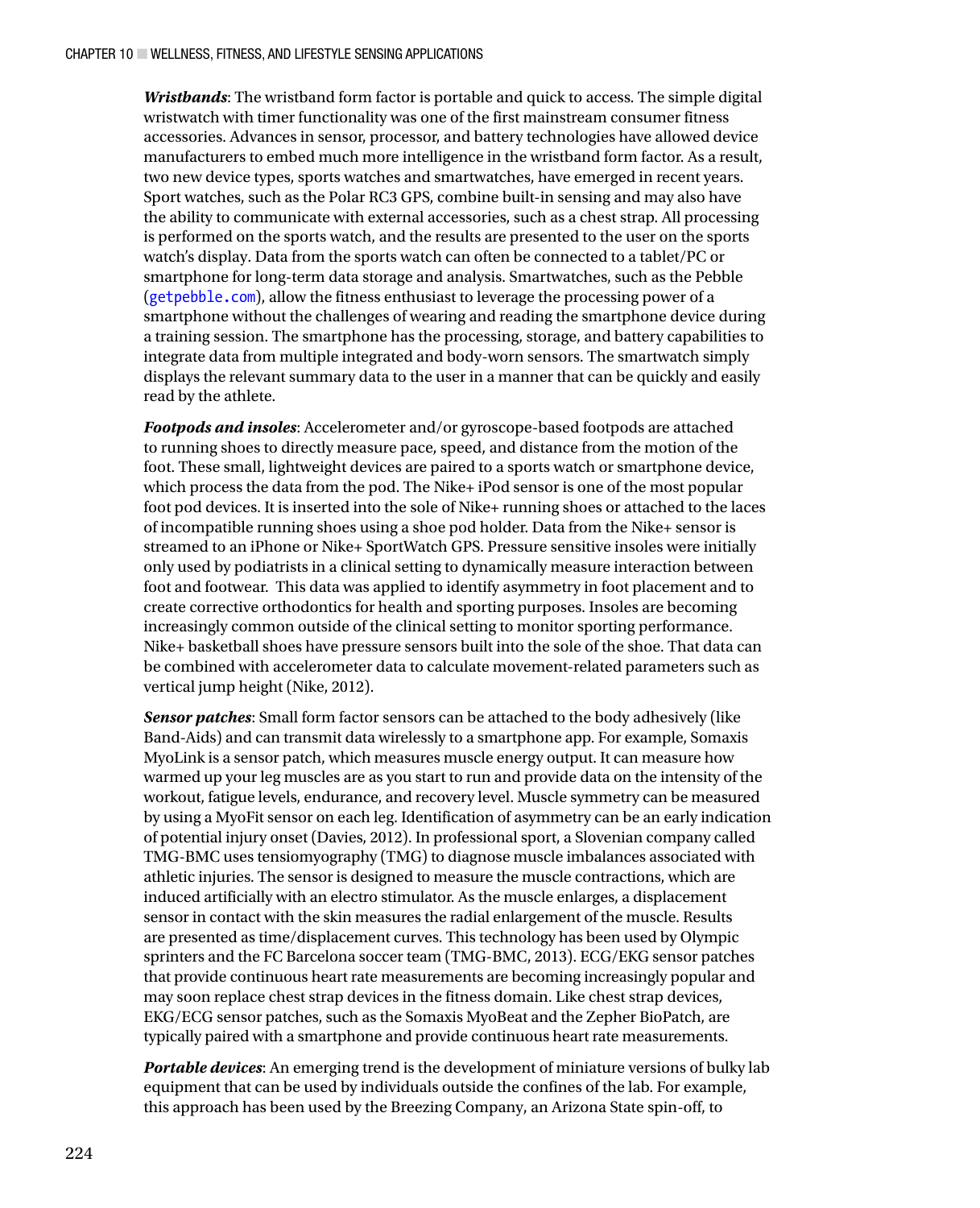develop an innovative portable metabolism tracker, shown in Figure [10-2.](#page-8-0) The sensor provides accurate estimates of energy expenditure by using the well-established indirect calorimetry technique. The technique, frequently used in sports clinics, measures carbon dioxide production and oxygen consumption during rest and steady-state exercise. The traditional approach is to use a metabolic cart with bulky and expensive equipment resulting in limited mobility and access. The small form factor of Breezing's sensor means it can be easily carried by athletes during training (Coxworth, 2013). Apart from measuring metabolism, the sensor also determines respiratory quotient (RQ), which is the ratio of produced carbon dioxide to consumed oxygen. It can also identify the type of "energy source" the body uses, whether someone is burning carbohydrates, fats, or a mix of both. Data from the sensor is sent via Bluetooth to either an Android or iOS device, where users can view and track their metabolism history, RQ, and weight (either via wireless scale or manual input). It also has an intelligent algorithm to support users in defining their fitness or weight loss plan. A similar indirect calorimetry device called the BodyGEM RMR is available from Microlife. It produces what the company calls a Metabolic Fingerprint (BodyGem, 2013). The device measures resting metabolic rate and is designed for use in fitness programs that target weight loss.

<span id="page-8-0"></span>

*Figure 10-2. Breezing, a metabolism tracker device, is battery-operated and syncs with a smartphone. It includes an application used as user interface (image used with permission from Breezing Company)*

The use of sensors for sports and fitness applications continues to evolve. Although many of the currently available products have an acceptable performance and form factor for amateurs, they may be less acceptable to elite athletes and sports scientists. In the professional sports arena, specialized sensing capabilities are used to provide highly accurate measurement of specific physiological and metabolic parameters, which cannot be supplied by general consumer sensing devices. But as the capabilities of low-cost body-worn sensors continue to improve, the need for more expensive proprietary solutions will reduce. Performance sensing can often result in what is known as the *observer effect*, where the athlete's awareness of the sensor impacts their performance. The goal for these users is to make the sensors undetectable. Ideally, the sensors should not result in any perceived inertia, and the attachment mechanism should not result in any discernible discomfort (Harle et al., 2012). As fabrication techniques evolve, the reduction in the size of sensors will address some of these issues. Another part of the solution is to integrate sensors directly into sportswear clothing; which is discussed in the next section.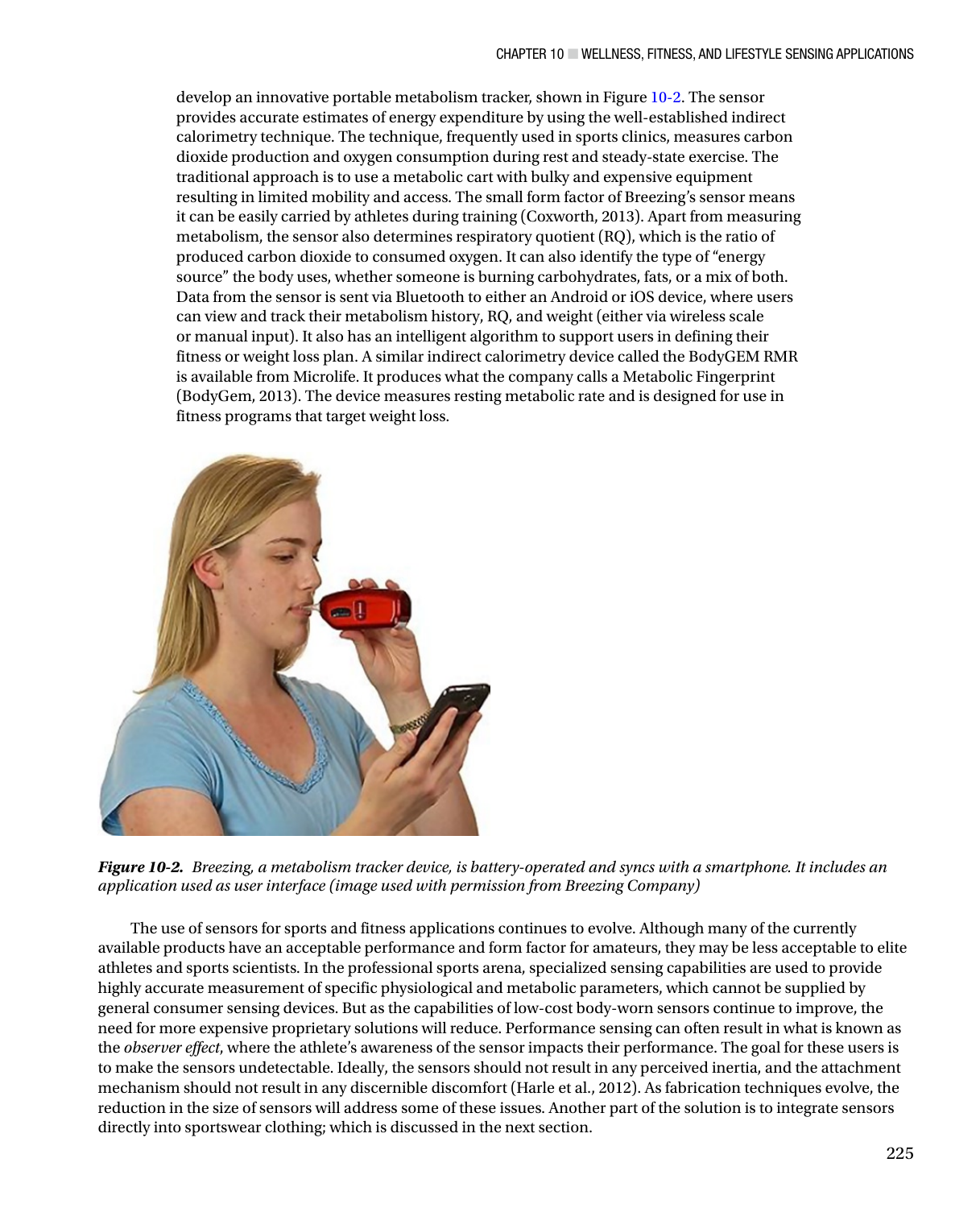# Clothing

The integration of sensors into clothing is driven by a growing convergence between electronics and new forms of fibers and textiles. Clothing provides a natural platform for human subject monitoring during exercise and sporting activities. More recently, intelligent or smart materials that sense and respond to environmental stimuli or that monitor the physiological well-being of the wearer have emerged. This form of sensing is often referred to as *smart clothing* or a *smart clothing system* (Kaur, 2012). These systems can provide insights to vital signs, movement, biopotential, and ambient environment (Jeong et al., 2013). The use of sensors in clothing offers a number of advantages including making sensors invisible to external observers. Using carefully designed clothing as the mechanism to hold the sensors on the body can address tricky issues related to sensor placement and orientation. A well-fitted smart clothing sensor can also greatly simplify data analysis by reducing unwanted motion artifact in the measured signal. Wired connects between sensors and support electronics can be integrated into the fabric of the clothing, which potentially can improve the reliability of communications over wireless sensors.

Various products ranging from T-shirts, tank tops, and even women's sport bras with heart-sensing capabilities from companies such as adidas and Textronics have been demonstrated and are commercially available (Textronics, 2013, Eric, 2012). Emerging products and prototypes provide full end-to-end connectivity based on smartphone compatibility. The availability of Bluetooth Smart could also drive the popularity of smart clothing for sports-related applications. There are several smart clothing applications, including the following:

- *Detection of physical impact:* Physical impacts during contact sports, particularly head impacts, have been an area of concern for many years. Sportswear manufacturer Reebok and device manufacturer mc10 developed the CheckLight head impact indicator, targeted toward American football players. The concept behind the product is to give a visible indicator when a player has taken a dangerous blow to the head. The sensor is worn by the player in a special skullcap. The sensor, in the form of a strip, provides information on directional and rotational acceleration and impact location and duration. Data fed into a microcontroller is processed using a proprietary algorithm to determine the severity of the impact. The output of the algorithm is used to light one of two LEDs in the sensor module. One flashes yellow after moderate impacts, and the other flashes red to indicate a severe blow (Gorman, 2013).
- **Biosignal monitoring:** More than half of the world's heart rate belts are created by Finnish company Clothing+. These textile transmitter belts are found in products created by adidas, Garmin, and Philips. Researchers at Northeastern University have developed a prototype electromyography (EMG)-based, sensor-based shirt that tracks the electrical activity of muscles during workouts. Data is streamed in real-time to an Android smartphone that reports heart rate and repetition countdown. Data is also sent to a web-based portal for historical data analysis (Belezina, 2012).
- • *Biomechanical monitoring*: The Danish company Danfoss PolyPower has developed sensors based on dielectric electroactive polymer (DEAP) technology. As the material stretches, its thickness changes, resulting in a measurable change in capacitance. This change in capacitance can be used to measure biomechanical changes in the body such as joint angles, range of motion, and shoulder alignment. The elastic material's thin, low-profile form factor makes it possible to integrate into clothing, muscle wraps, protective gear, and other sportswear. PolyPower has demonstrated a wireless version of the sensors based on Bluetooth Smart, which can connect to mobile devices. The prototypes also feature integrated inertial sensors (gyroscope, accelerometer, and magnetometer). PolyPower has also demonstrated a prototype golf training sleeve based on the sensing material. In this application, the wireless sensor system is used to measure the angle of the elbow and metrics of the swing. The sensor stretches with elbow movement, measuring changes in joint angle; this data is coupled with data from additional body-worn inertial sensors (acceleration, force, and so on). The combined datasets are sent wirelessly to an iOS device, which then provides feedback, informing the golfer how to improve their swing (Weiss, 2013).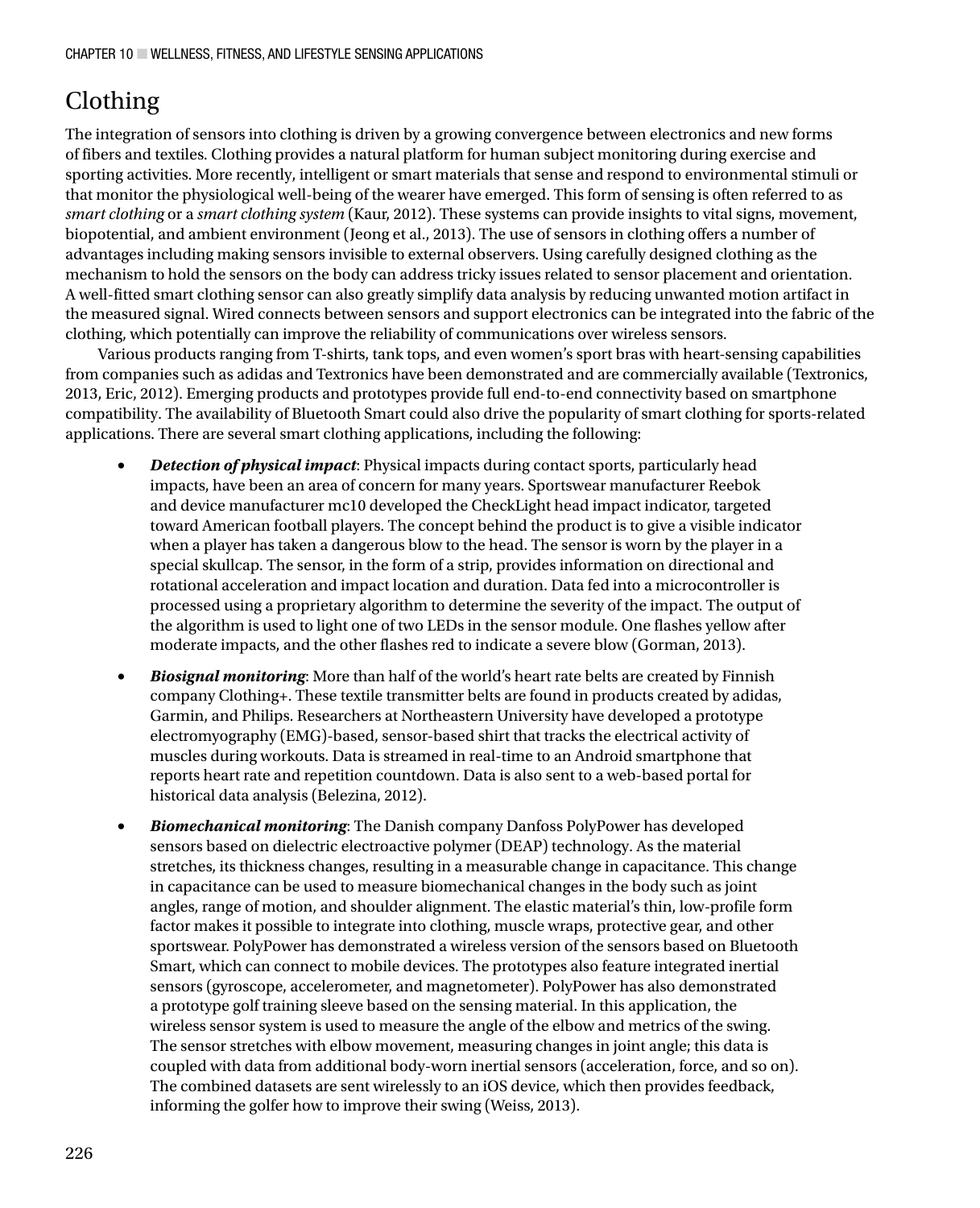• *Biofeedback*: The Move project is focused on producing clothing with embedded sensors as part of a platform that can help people improve their Pilates technique. The Move project platform consists of a garment with four stretch and bend sensors (*resistance* decreases when bent or flexed in either direction) located in the front, back, and sides, as shown in Figure [10-3\(a\)](#page-10-0). The mobile app with cloud service is shown in Figure  $10-3(b)$ . The sensors track the specific positioning of back and abdominal muscles. The mobile app assesses whether the position is correct. Real-time haptic feedback is provided through haptic components located in the hips and shoulders to correct inaccurate movements. The cloud service provides historical tracking of performance and a library that can be used to store new custom moves or to access predefined moves (Krakauer, 2012).

<span id="page-10-0"></span>

(Credit: fashion photographer Leo Lam)

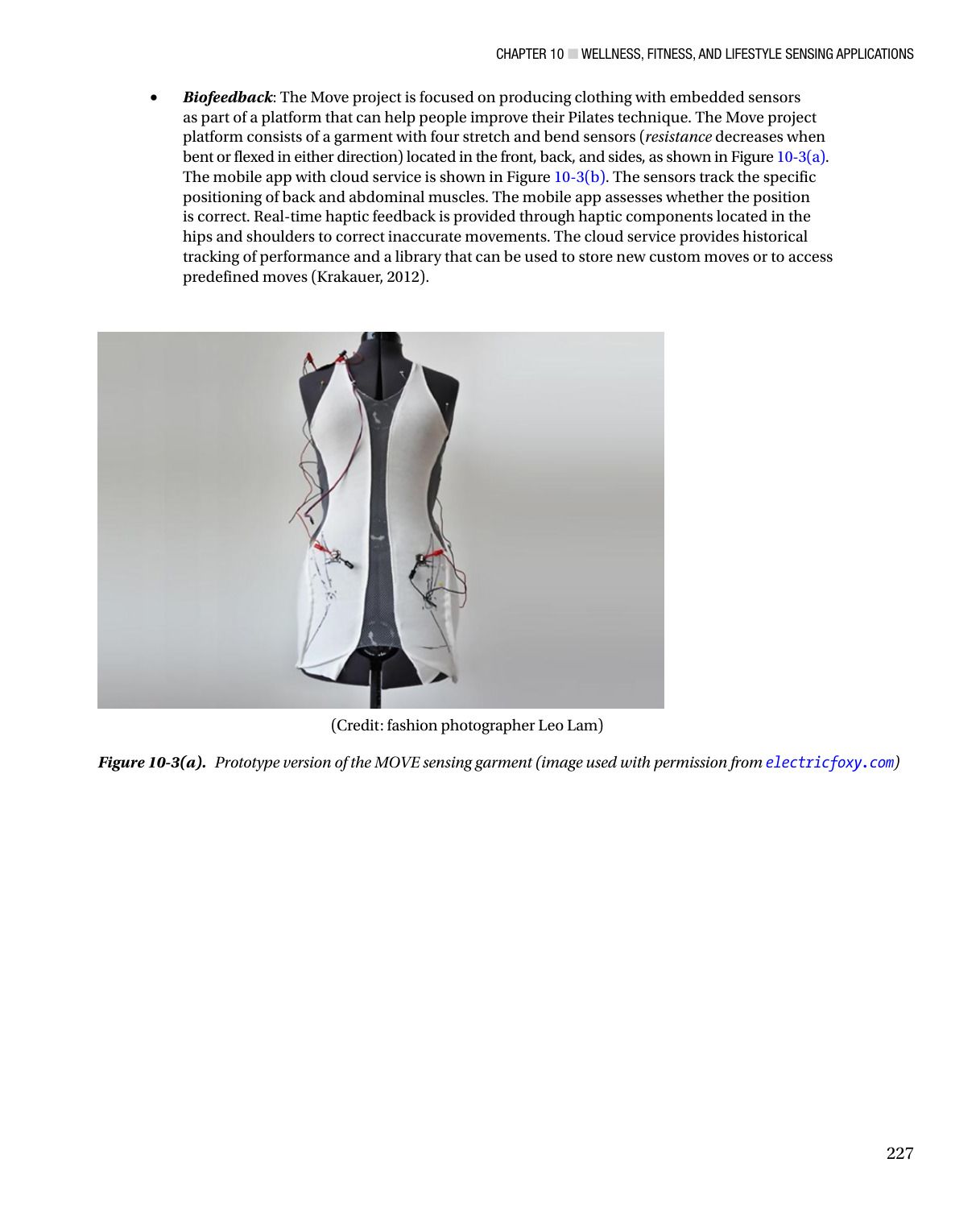<span id="page-11-0"></span>

*Figure 10-3(b). MOVE user interface (image used with permission from [electricfoxy.com](http://electricfoxy.com/))* 

• *Environmental monitoring*: Smart clothing is also attracting interest in the outdoor sporting market and in other recreational activities. Sensors and actuators can be used to change response to environmental conditions or other local external stimuli (Bye, 2010). Many of the sensing technologies emerging in this new category have military origins. For example Brenig has embedded wearable technologies in polar-expedition lines of clothing to create a sleeve compass.

The symbiosis of sensors, clothing, and wearable computing and mobile devices will continue to evolve in terms of capabilities, robustness, and applications. From a sensing perspective, applications will continue to be a mixture of direct/near and indirect skin contact. Sensors will be enclosed in layers of fabric or integrated into the fabric itself using sensing modalities such as piezo-resistive yarns, capacitive materials, and optical fibers. The role of fashion will also have an important influence. There is a growing interest in the confluence of fashion and technology in the form of fashion-forward wearables. This will be an area of rapid and exciting innovation over the coming years (Higginbotham, 2013, Darmour, 2013).

### Sports Equipment Sensing

The integration of sensors and ICT technologies into sports equipment provides a platform to deliver new insights into athletic performance and the athlete's interaction with sports equipment. Sensors can be attached or integrated into the sports equipment or can be worn by the athlete as they use the equipment. One of the key advantages with the use of modern wireless sensing is that it now frees the athlete from the confines of the laboratory and allows data to be captured in conditions closer to competition settings. The combination of equipment-specific sensing with standard physiological and kinematic sensing can provide a rich multisensor dataset. This dataset can reveal nonobvious relationships between parameters and give a more informed picture of performance improvements and areas to target for further improvement.

# Cycling

Sensing requirements for cycling are similar to general-purpose fitness sensing: tracking speed/distance, elevation, energy expenditure (calories), and heart rate. In sports such as cycling, which use some form of equipment, there is an opportunity to capture additional equipment-specific parameters. Two parameters highly useful in cycling are cadence and power. Cadence sensors generally use magnetic-based technology. A magnet is fitted to one of the rear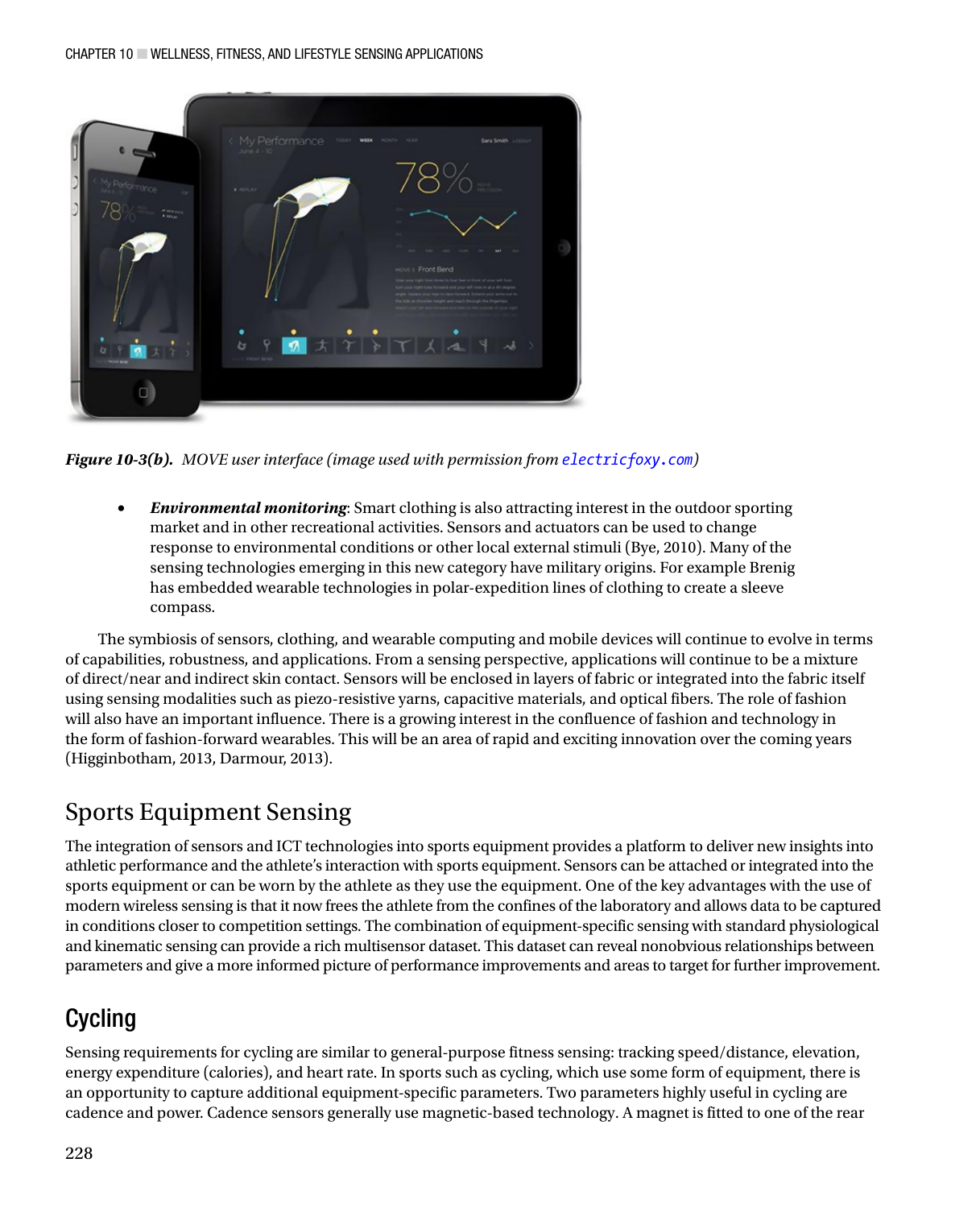wheel spokes, and a receiver is fitted to the frame of the bike. The receiver detects each revolution of the magnet and streams data from the receiver to a display fitted to the handle bars. The display allows the cyclist to maintain a target cadence normally in the 95 revolutions per minute range (Maker, 2011).

A more recent development in the mainstream sports cycling market has been the availability of power meters (Cycling Weekly, 2013). Digital display units mounted on the bike's handlebars can provide real-time information on a variety of power metrics, such as instantaneous, maximum, and average power. These displays can also connect to other wireless sensors, such as heart rate monitors, to provide a multisensor view of performance. Power meters are useful for providing an objective measurement of the cyclist's real output and are regarded as a better metric of training progress than pure physiological measurements, such as a heart rate. Power meters are available from a variety of manufacturers including Polar, Garmin, Quarq, SRM, and Power2Max. These sensors can be either placed on, or integrated into the crank of the bike or onto the wheel hub. Power meters are normally based on a combination of strain gauges and accelerometers. Strain gauges measure torque applied, and accelerometers measure velocity. This data is combined to calculate power. Power sensors cost in the region of \$2,000 to \$3,000. Cheaper alternatives include external magnetic sensors mounted on the crank, sensing chain tension and chain speed, or measuring wind speed using a handle-mounted sensor. Each of these approaches has its respective limitations and is less accurate in comparison to strain gauges.

An Irish company, Brim Brothers, has developed an innovative approach to measuring power. Its prototype data collection pod, weighing just 18 grams, clips to the instep of a shoe, as shown in Figure [10-4\(a\)](#page-12-0). The pod includes motion sensors to measure the rotational position and velocity of the pedal and the crank and to calculate cadence. As a result, no magnets are required to detect cadence. The motion sensors also have the potential to provide detailed continuous information about a rider's pedaling style and efficiency on the road. This capability can currently be achieved only with static bikes in research laboratories. Power measurements are collected from proprietary sensors based on piezoceramics. This type of sensor is more robust and less temperature sensitive in comparison to strain gauges. They measure force without the need for a mechanical part to bend, and therefore the whole force measurement system can be made extremely small. The force sensors are embedded in the cleat rather than being attached to the cleat, as shown in Figure  $10-4(b)$ . That means that there is no increase in cleat size or stack height, and the system is bike independent (Brim-Brothers, 2013).

<span id="page-12-0"></span>

*Figure 10-4. (a) Data collection pod, (b) strain gauge sensors attached to cleat (image used with permission from Brim Brothers)*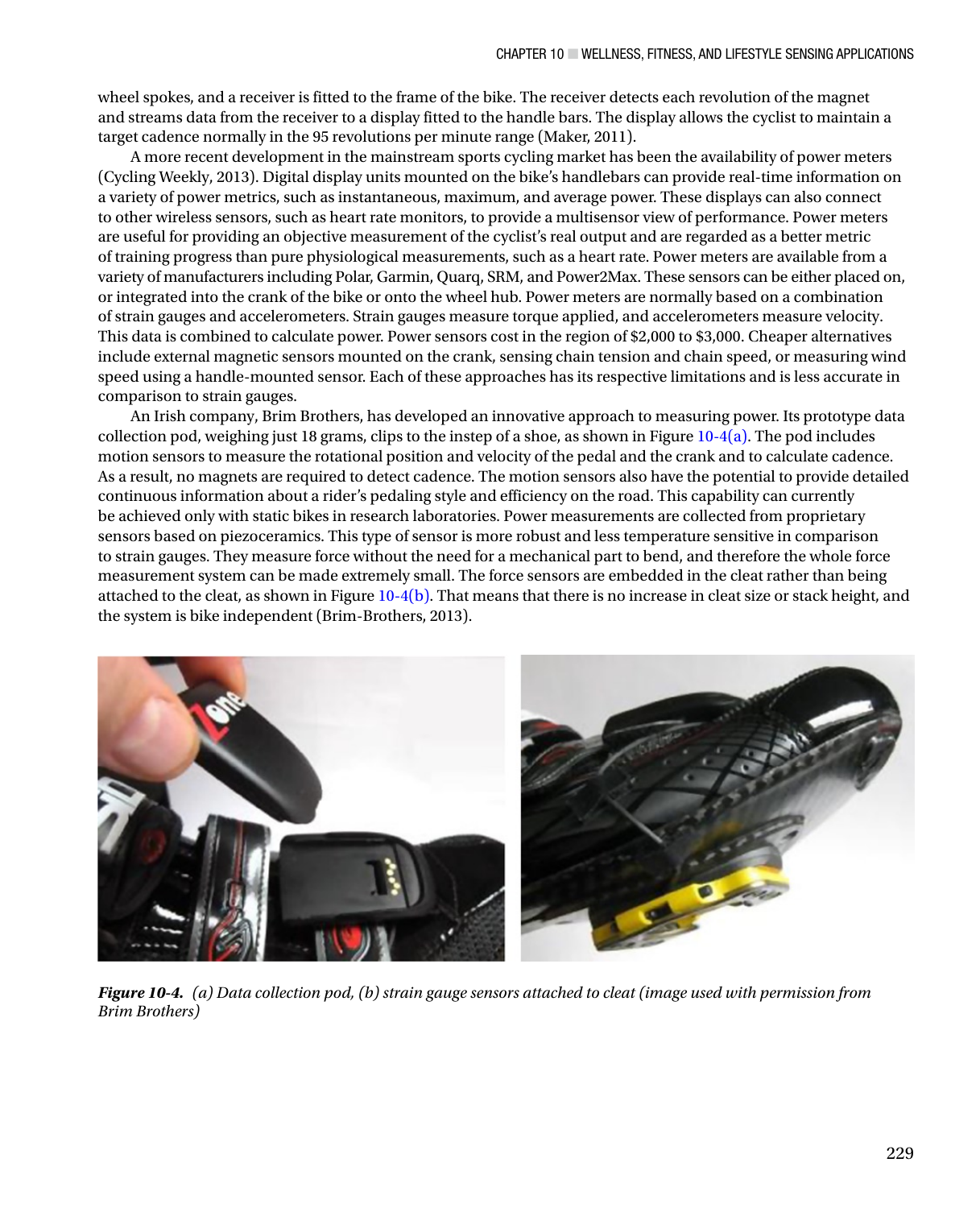### Golf

Because of the technical nature of the sport, golf has a long history of players utilizing various aids and mechanical devices to improve either their swing or their putting accuracy. Golfers are also generally characterized as having higher purchasing power to invest in such aids. Professional golf coaches use IR optical sensing, video analysis, sonic sensing, and Doppler radar as aids in helping to improve a player's golf swing. More recently, the use of inertial sensors has emerged in golf. The sensors can be attached to the golf club, hand, or arm. Some examples include the following:

The Golfsense product utilizes four MEMS-based inertial sensors, integrated into a small unit. The unit weighs 17 grams and is attached to the back of a golf glove, as shown in Figure [10-5.](#page-13-0) Data from the sensor unit is streamed via Bluetooth to either an iOS or Android mobile device for analysis and display. Parameters such as club speed, club position, swing tempo, and swing path are calculated and displayed (GolfSense, 2013). A key advantage of this approach is its flexibility. It can be used anywhere and without assistance. An alternative approach to swing sensing is to attach the sensor directly to the shaft of the golf club as used by products such as SwingSmart ([www.swingsmart.com](http://www.swingsmart.com/)) and SwingTIP ([www.swingtip.com](http://www.swingtip.com/)) and Swingbyte ([www.swingbyte.com](http://www.swingbyte.com/)). These products also use wireless transmission of data to a mobile device for analysis.

<span id="page-13-0"></span>



Although the majority of sensor-related products are for golf swing analysis, 3Bays has developed an innovative sensor product called 3BaysGSA Putt. The device, which weighs less than 10 grams, is based on 9-axis inertial sensing. The device attaches to the end of a putter and streams data via Bluetooth to an iOS mobile device. The 3BayGSA PUTT app provides a variety of metrics including face angle at impact, backswing time, downswing time, and so on (3BaysGSA, 2013).

In January 2006, the use of range-finding devices (GPS and laser) were sanctioned for use in competition by the USGA (United States Golf Association) and the R&A (Royal and Ancient – Golf Club of St Andrews), subject to the approval of the local competition committee. Laser range finders can measure the distance to any object on the golf course that can reflect light, including trees, hills, bunkers, and so forth. They can also be used to determine distance to players who are putting on the green ahead to obtain an accurate measurement of distance to the pin. GPS units are used to display distances to preselected points on the course. Many devices can provide a color aerial view of the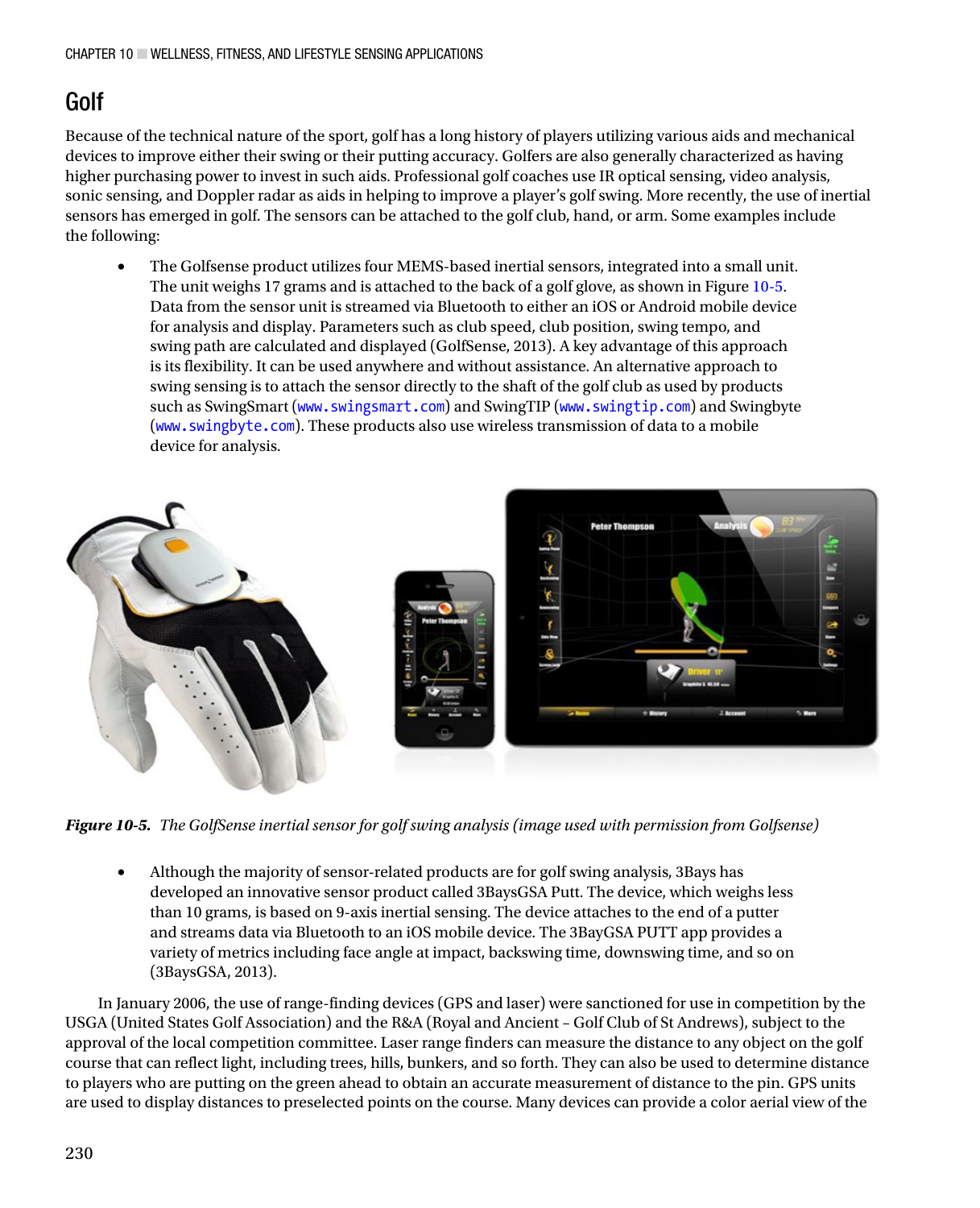hole, which can be useful in determining the most appropriate approach shot. Other products, such as the Garmin Approach 1, provide simple distance from the green information in a wristwatch form factor. Some of the more advanced devices provide a virtual fly-over of the entire hole. GPS systems are generally smaller than laser devices, which require sophisticated optics to measure distance.

#### Sensing in Other Sports

Sensors are now being adopted in a variety of other mainstream and niche sports, particularly those that have a technical element to them or use some sporting equipment. Doppler radar sensors, such as those from Sports Sensors, are used in sports such as archery, baseball, and tennis (Sports Sensors, 2013). These sensors provide real-time velocity feedback, which can be used to improve performance. The sensor may be attached directly to sports equipment, for archery and baseball, or used in a noncontact mode in the case of tennis or golf. The data can be used to improve speed, accuracy, and consistency. In activities, such as mountain climbing, paragliding, hang gliding, and hill walking, barometric pressure sensors are used to determine altitude. They are commonly combined with GPS units or into a variometer (measures rate of descent or climb) for paragliding use. For mountaineering applications, the sensors can be incorporated into wristwatch form factors, such as the Casio PROTREK watch. Apart from altitude data, changes in barometric pressure can be used to indicate impending changes in weather conditions. However, the accuracy of these sensors can vary because of barometric drift and temperature, which may cause large errors in altimeter measurements.

In swimming, the Australian Institute of Sports has used sensors in its elite training program to track the number of laps, the time taken, the stroke rate, and the type of stroke for each lap. This has allowed coaches to replace written training diaries with web-based data portals that are accessible anywhere and at any time (Chaganti et al., 2011). AvidaMetric produces a system that comprises body-worn wireless sensors attached to the wrists, ankles, and head. Data is streamed to a pool-side laptop that can process the data from up to 100 swimmers at a time (Zarda, 2010). Sensors have also been used to measure performance parameters such as approach time, contact time glide, kick time, and stoke time during a swimmer's tumble turn with comparable accuracy to that achieved using digital video analysis (Sage et al., 2012). The system has been adopted by a number swimming programs in U.S. universities. Sensors are also used in martial arts to measure speed and force of impact during a striking motion (Cowie et al., 2008).

#### Sports and Fitness Statistics

The granularity and sophistication of fitness data analysis and presentation depends on the type of end user. An amateur generally has less complex requirements compared to a professional athlete and coach, who often require a myriad of physiological and biomechanical parameters. As our data literacy improves and we become more attuned data consumers, the gap between the expectations of the amateurs and professionals is diminishing, particularly among more committed amateurs. In fact, access to unlimited amounts of data and information has become almost a basic expectation. As already mentioned, social media is driving the sophistication of fitness statistics as knowledge and analysis can be freely shared among group members.

The raw sensor output can be analyzed using specialized algorithms that provide interesting insights into athletic performance, but this analysis can only be as good as the quality of the data. It is important to consider that sensors, particularly inertial sensors, have limitations that become more pertinent in certain types of sports. For example, many general-purpose MEMS accelerometers are rated in the 2–9g range, which is sufficient for activities such as running. However, the centrifugal acceleration may exceed the range of these sensors in sports such as basketball, baseball, cricket, and golf. For example, fast cricket bowlers generate accelerations in the forearm in excess of 70g (Wixted et al., 2010). Specialist accelerometers rated up to 100g and higher are commercially available but are currently too expensive for use in consumer products.

It is important to consider that the majority of body-worn fitness sensors aren't 100 percent accurate. The performance may be inferior to bench-top systems found in sports clinics, but the differences are likely to be relatively small and may only be noteworthy for consideration by elite athletes. Certainly, the majority of available sensors will deliver superior accuracy over any form of manual estimation such as heart rate (Wixted, 2012).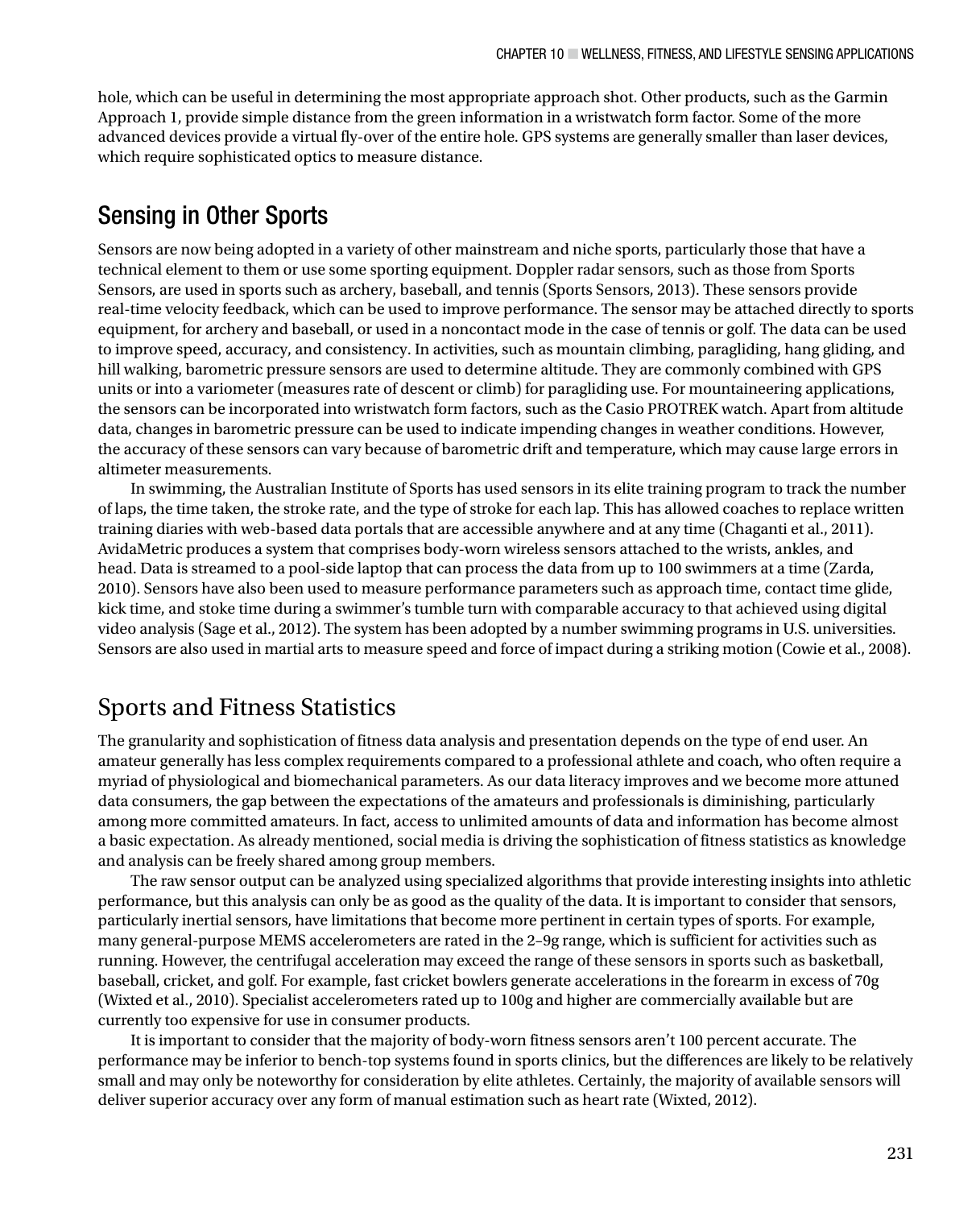#### Chapter 10 ■ Wellness, Fitness, and Lifestyle Sensing Applications

Data and statistics have been an integral part of professional sports for many years. Performance metrics such as batting average, points scored, yards covered, driving distance off the tee, and goals scored have been routinely tracked. These metrics describe the output of performance. Sensors can be used to provide insight into how that performance was achieved and how it might be improved. Sensing is being applied in both competitive and training scenarios. In team sports, GPS sensors are worn by players in sports such as Rugby Union and Australian Rules Football to track the distance covered on the pitch during the game (Wisbey et al., 2010, Waldron et al., 2011). The sensor can also provide data on the player's proximity to play and their speed throughout the match. During training, team members may also wear heart rate monitors to measure the athlete's heart rate and recovery during a training session. This data, recorded during team sessions, allows the coach to identify a team member who is showing early signs of fatigue and determine whether they need rest or additional training. Identifying early signs of fatigue and intervening can prevent injury, which is also a key concern for highly paid athletes. Both professional and amateur athletes and their coaches are turning toward using rich sensor datasets to find a competitive edge over their opponents. The theory of "marginal gain," in which making slight improvements in numerous aspects of performance results in a cumulatively large improvement, is becoming increasingly important in competitive sports. Sensing and advanced data analytics allows athletes and coaches to identify potential areas of marginal gain and quantify improvements in these areas.

In personal fitness, the Quantified Self movement is going beyond simply tracking the time and distance of our runs or bike rides. Casual athletes are becoming much more data driven. Access to more sophisticated data sets from wearable sensing devices and advanced statistical analysis are taking this to the next level. By using motion sensor subsystems, we now have the data to analyze our activity throughout the day. How much time did I spend sitting, walking, exercising, and sleeping? How does this match to the activity goals I've set for myself? While exercising, did I expend more calories on my 30-minute run or that pickup game of basketball?

A vast array of biomechanical and physiological parameters can be calculated. Some are common across all activities, and some are activity specific. The most common range of fitness statistics includes these:

- Distance covered
- Speed (maximum, average moving, and overall speed)
- • Time
- Heart rate
- • Cadence
- Number of calories burned
- Total energy expenditure
- • Lap measurements

These statistics can be used to provide insight into questions such as these: How much time am I exercising? Am I improving? Which activity resulted in the highest calorie burn? Did I reach my target for today? Movements such as the Quantified Self are increasing our awareness about ourselves through sensing, data, and statistics.

Beyond their use in training and performance improvement, sensor data and statistics are increasingly playing a role in the broadcast media to enhance the viewing experience. For a number of years, motorsports such as Formula One and NASCAR have been providing on-screen real-time telemetry from in-car sensors ranging from acceleration, braking, g forces, and so on. With the availability of low power, small form factor, and wireless-enabled sensors, realtime data from the athlete for broadcast media purposes is now possible. Viewers at home will have access to highly granular statistics on how someone is performing and how their performance compares to others. In the future, there may be no hiding place on the field or track. Sky Sports, which broadcasts Premiership soccer in the United Kingdom, already provides extensive analysis of player performance from video analysis. If sensors were to be placed on the players, viewers may soon be able to obtain data on the speed of each player as they run down the wings, their energy expenditure during the game, their acceleration in chasing a ball, and so on. This could potentially make the game even more engrossing for the soccer fan. A trial has already occurred in the MLS (Major League Soccer - US) all-star game in July 2012. Players were equipped with wearable sensors from adidas that allowed viewers of the game to track individual performance statistics of players via their PC or tablet (Householder, 2012).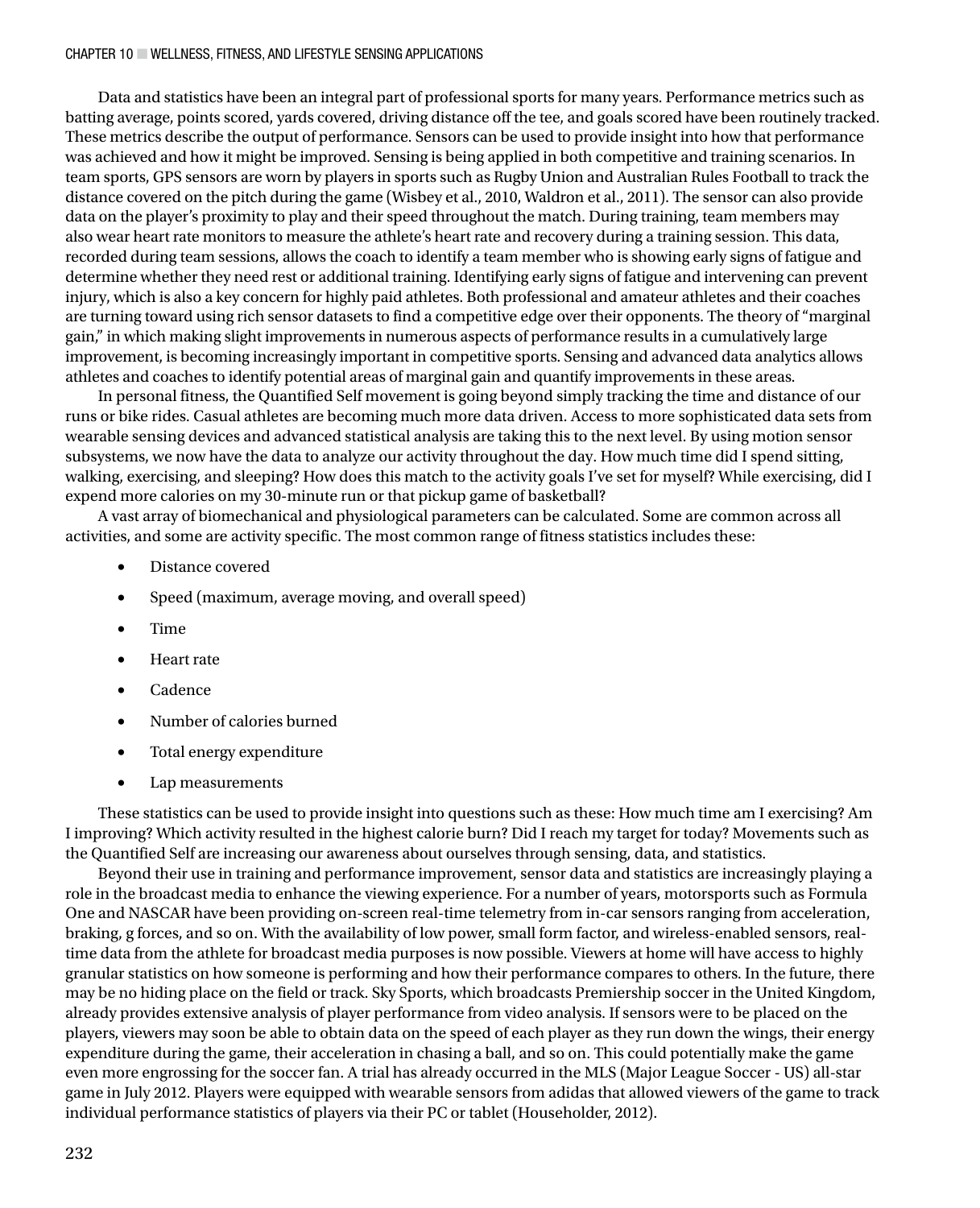# Activity and Well-Being

Activity and wellness monitoring devices feature the same motion sensing capabilities as fitness sensors. In many cases, the line between them is blurred. The key difference with activity devices is to encourage movement in sedentary individuals and to maintain a minimum level of activity that will benefit their health and well-being. While activity and calorie balance are an important element of wellness, additional measurements that can be captured by sensors are being added to the base activity-related measurements. These measurements include sleep quality, which is a clinically proven element of personal wellness. Popular devices in this category include the following:

- Fitbit's product range comprises of both clip-on and wrist worn activity and sleep tracker sensors. The Fitbit One, for example, clips to a waist band, weighs only 8 grams and has both accelerometer and altimeter sensors. The sensor tracks steps taken, distance traveled, calories burned, stairs climbed, and recent activity. It also acts as a watch with a time display. It can interface to a free smartphone or tablet app and a web-based portal using Bluetooth Smart. The web portal allows users to track what they eat from a database of products and foods with corresponding calorie content. Although imperfect, it gives a useful indication of calorie intake versus calories burned. The Fitbit Force feature a wristband form factor and an OLED display that provides up-to-the-minute statistics such as steps taken, distance travelled, calories burned and so forth, similar to the Nike+ FuelBand. The Force also incorporates NFC, allowing instant download of data to another NFC-enabled device such as a smartphone by simply bringing it into close proximity of the other device. The sleep monitoring capabilities of the Force are similar to those of clinical actigraphy sensors, which are commonly used in sleep monitoring trials.
- The Jawbone Up has a similar wristband form factor to the Fitbit Force and is designed to be worn continually. It positions itself to take a holistic approach to a healthy lifestyle by providing sleep, 24/7 activity, and food/drink tracking. The Jawbone has no visual display to minimize size and weight (less than 23 grams). It is water resistant and can be worn in the shower. The Up band provides standard pedometer capabilities to detect steps and measure overall activity level. Data is sent from the wristband via a cable to either an iOS or Android mobile device. The supporting app for the mobile devices calculates a variety of statistics including the number of calories burned (based on age, height, and gender), total active time, longest period of activity, longest idle period, hours of sleep, and more. It also provides a means to track calorie consumption via web portal. The device has a configurable idle alert function that vibrates the band if movement is not detected after a specified time limit (Bennett, 2012).

The concept of the smartwatch has been around in various forms for many years. Recently the concept has experienced a resurgence, with new smartwatches, such as the Samsung Galaxy Gear and the Pebble, featuring integrated inertial sensing. Here are two more smartwatch developments:

The MotoActv smartwatch from Motorola is aimed at the sports and activity tracking market. The MotoActv has the same basic capabilities as many sports GPS watches, including those from Nike, Timex, and Garmin, and offers a number of significant additional capabilities. Android-based, it features a variety of apps including a music player that downloads songs from your PC and wirelessly uploads your fitness data (including GPS tracks) to its web site. The watch can also connect to other fitness sensors, such as heart rate monitors, via either ANT or Bluetooth Smart. Workouts can be synced with Motoacty. com using the watch's Wi-Fi radio. The watch can also operate in different modes for different sports and activities such as running, gym workouts, walking, and cycling (Maker, 2011).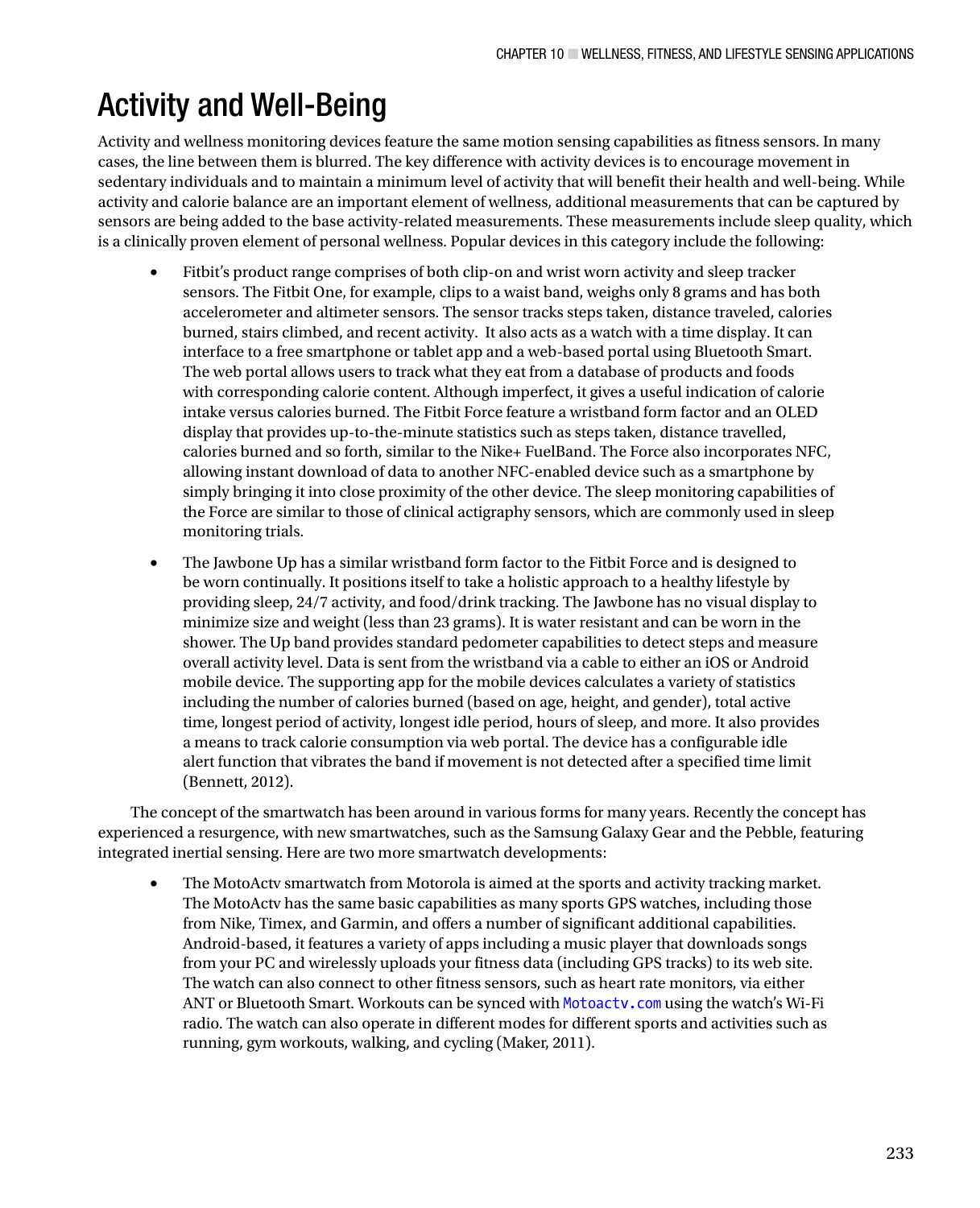#### Chapter 10 ■ Wellness, Fitness, and Lifestyle Sensing Applications

• Finnish company Vivago Oy's Vivago Watch is focused on 24-hour wellness monitoring. The watch continuously measures physiological signals, including movement, body temperature, and skin conductivity. During the initial phase of use, the watch and supporting software learn the wearer's normal behavior patterns. After this learning phase, the system sends an automatic alert after a predetermined period if it detects a significant change from normal activity patterns. The watch also measures total activity in real time and tracks it historically. It informs the user if physical activity has increased or decreased in comparison to the previous four weeks' average value. The watch also tracks calorie consumption on a 24-hour basis and sleep quantity and quality. Sleep tracking is coupled with an intelligent alarm capability that is designed to wake up the wearer during the lighter stages of sleep, which improves their feeling of well-being (Vivago, 2013).

Another approach to wellness monitoring is the integration of sensors directly into clothing. These sensors can collect data such as physiological, biochemical and biomechanical measurements directly from the wearer's body. Examples of this approach include the following:

First Warning Systems is developing a breast tissue screening bra. The sensor-layered bra is designed to measure circadian rhythm-based temperature changes that occur as blood vessels grow and feed tumors. Predictive analytic software, co-developed with Nanyang Technological University and Lytix, Inc., categorizes abnormal patterns in otherwise healthy cellular behavior within the breast. This data can be used by a clinician to make an informed clinical decision. In three clinical trials, the bra correctly identified 92.1 percent of tumors, compared to the 70 percent accuracy of routine mammograms (First Warning, 2012). In a conceptual approach, Electrifoxy has created the Modwells prototype for personal wellness monitoring. The system comprises of input/output objects called *mods*, which are worn as part of your clothing. The mods are sensor modules that collect environmental or biometric data sets. The company has demonstrated a prototype concept for assessing posture. The posture garment consisted of a stretch sensing eTextile to which a "move" mod is attached. The mod is used to power the garment and collect data. The garment's stretch sensing capabilities allows the measurement of body movement in various directions. The mod processes the data and provides haptic feedback that alerts if the posture does not match a defined goal (Electricfoxy, 2013). Though speculative in nature, it provides interesting insight to how sensor technologies can be integrated into daily life to improve health and well-being.

### Obesity and Weight Management

Obesity is recognized as a major public health issue in the Western world. In the United States, two-thirds of the population is estimated to be overweight, including 35.7 percent who are classified as being obese. The problem is also growing among children, with an estimated 16.9 percent of kids aged 2 to 19 being obese (CDC, 2012). Sensors and accompanying technologies are increasingly being used to monitor an individual's participation in a weight management program and to provide motivation to maintain engagement. There is a significant overlap with the sensor technologies utilized in the fitness market and weight management market. Early devices were based around standard pedometers, with data being transferred manually or via PC to web-based portals. More recently, MEMS-based inertial sensing devices such as Gruve ([www.gruvetechnologies.com](http://www.gruvetechnologies.com/)) are being utilized in the weightmanagement domain. Data from the sensors are transferred to web portals that are designed specifically to deliver custom weight loss and management programs. These programs are based on a combination of data tracking and visualization, online coaching, and nutrition management. One limitation in this form of sensing approach particularly for weight reduction programs is the accuracy in determining calories burned. Data collected from accelerometers during physical activities that require high-energy expenditure but low levels of movement (such as lifting weights) can underestimate calories burned (Cready et al., 2013). A multisensor approach may be a more accurate method to measure calorie burn. Products such as BodyMedia's armband body monitoring system contain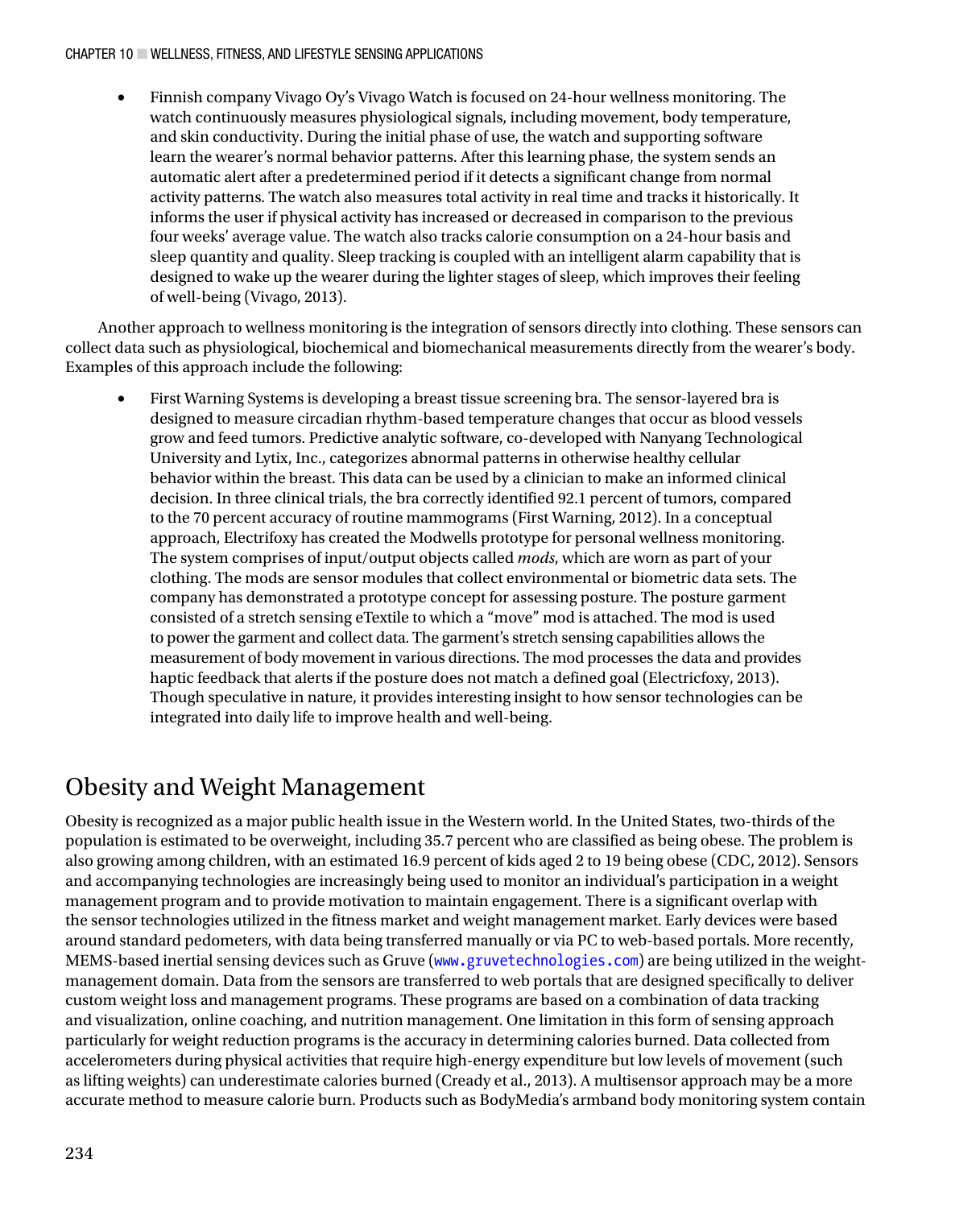skin temperature, heat flux, and galvanic skin response (GSR) sensors in addition to standard accelerometer-based inertial sensors. GSR provides a mechanism to determine how much you are sweating through changes in the skin's electrical conductivity. Skin temperature is also reflective of activity level. Finally, heat flux determines how much heat is being produced by your muscles and radiated into the ambient environment. Collectively, data from the sensors is claimed to measure calorie burn with less than 10 percent error. In addition, the sensor module also measures sleep quantity and quality. There is growing evidence to show the correlation between weight gain or loss and sleep because of the effect on hormone levels in the body, particularly leptin and ghrelin (Kollias, 2011, Thomson et al., 2012). These hormones are responsible for the stimulation and suppression of appetite. Their production can be affected by both the quality and quantity of sleep. The use of sleep sensors is likely to play an increasing important role in weight-reduction programs. Sleep data will be used to provide insights into the affects that lifestyle choices and behaviors are having on an individual's weight gain or loss. The next section looks in more detail at current sleepsensing approaches.

Another approach to measuring caloric burn is based on indirect calorimetry. The technique is recommended by the World Health Organization, American Dietetic Association, and the American College of Sports Medicine for the treatment of obesity and the management of weight. As previously described, portable calorimeters are now available that provide accurate metabolism tracking which has utility in weight management applications. Inertial sensing approaches can have some difficulty with determining context, that is, running on a flat surface or running up a 20 percent incline. In-direct calorimetry provides insight to exactly how hard the body is working, or not, as the case may be. The disadvantage of portable calorimeters is that the measurements are not continuous and offer only snapshots in time. However, they do provide a means to accurately establish a baseline of how many calories you burn.

The other side of the equation in weight and obesity management is determining how many calories you are consuming. This is extremely challenging to achieve with any degree of accuracy because of the variety of variables that must be considered. However, most of the products available do provide some form of capability within their web portals to input your food intake. You can generally select the foods from a prepopulated database with accompanying calorie values. Or you can add your own meal information based on ingredient selection and quantity. Although this approach is imperfect, the process can be useful to making people understand how much food they are consuming without their full realization.

#### Sleep

Increasing evidence shows the impact of sleep on overall health, wellness, and even weight control. The measurement of sleep, and particularly the quality of sleep, is challenging. The gold standard method for measuring sleep is polysomnography (PSG). This method measures variables including EKG/ECG, electroencephalogram, oxygen saturation levels, and breathing patterns. Despite its accuracy, the method has a number of distinct disadvantages. First, it requires a significant number of electrodes to be attached to the subject. This is often uncomfortable for the patient, disturbing their sleep. It also requires the subject to stay overnight in a specialist sleep clinic, which is expensive and takes subjects from their normal environment, which again may influence the data. However, the data collected can be used for sleep staging determination, which is important in calculating the ratio between REM and non-REM sleep. REM sleep should account for about 20–25 percent of total sleep in most adults. Poor sleeping patterns and poor sleep quality have a variety of issues associated with them:

- Impaired memory and thought processes
- • Depression
- • Decreased immune response
- • Fatigue
- Increased pain
- Weight gain
- • Loss of creativity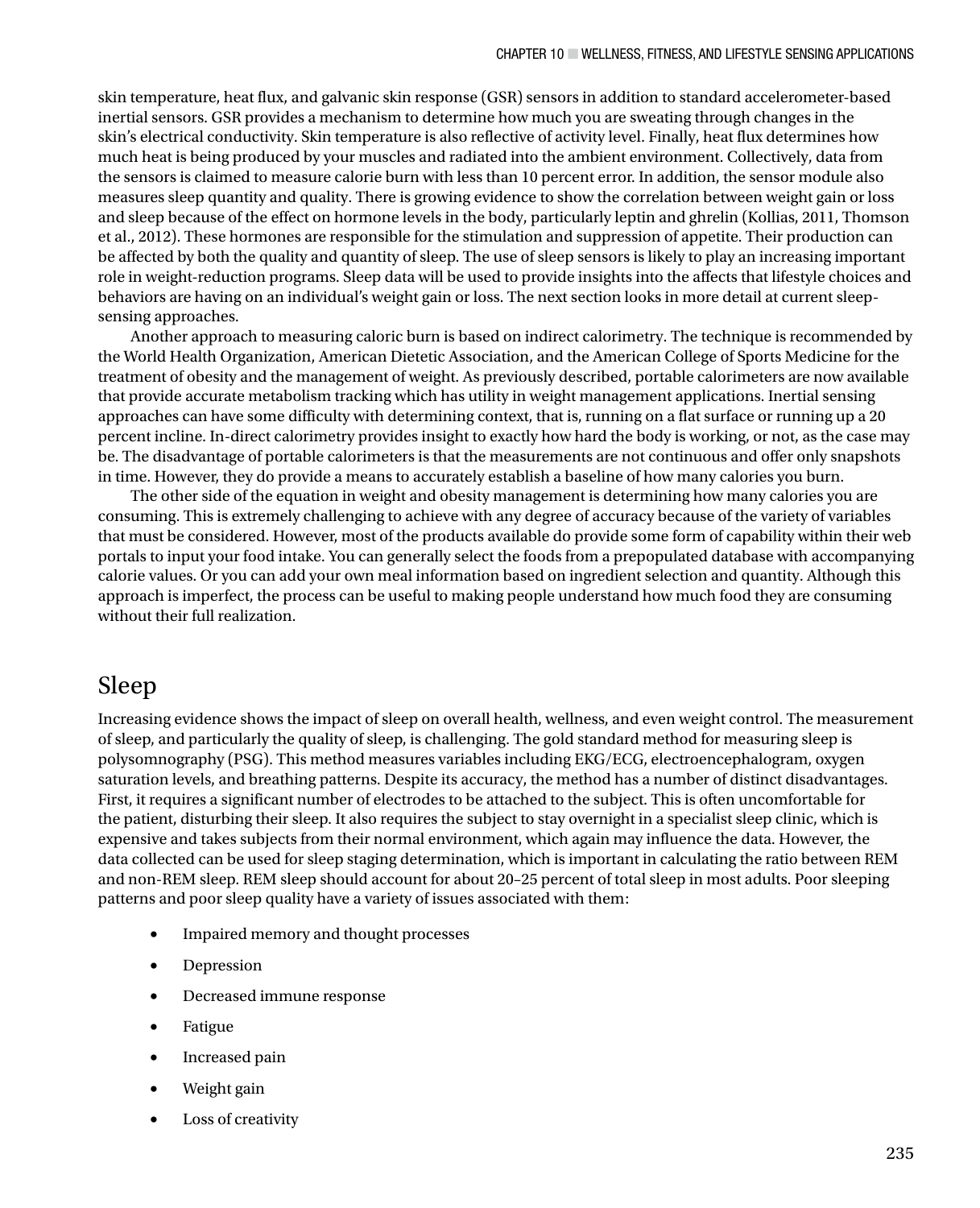Apart from the impacts on health, sleep disturbances may also be early indicators for poor health and functional deficits, especially in older adults. Sleep complaints are particularly prevalent in the over-65 age group, with more than 50 percent reporting issues including getting less sleep, frequent awakenings, waking up too early, and sleeping and napping during the day (Miles et al., 1980).

Given the significance of sleep in the matrix of health and well-being and the limitations of PSG, there has been a growing interest in the application of sensor technologies for home monitoring of sleep. Early devices used actigraphy, which is comprised of a dual-axis accelerometer worn in a wristwatch-like device. Data from the sensor is stored locally on the device and downloaded to a PC for analysis after each night's sleep. Analysis of the data reports motion over a predefined epoch length, as shown in Figure [10-6.](#page-19-0) The upper graph shows both the times and the magnitude of any individual activity measured. The lower timeline (in red) shows the cumulative activity for a given period of time. Low levels of activities may be associated with non-REM phases, while periods of high activity may indicate that the subject is awake. Estimates of sleep-to-wake stages are made using regression-based algorithms. The approach is good at identifying patterns of sleep disturbance; the data cannot be used for sleep staging, which is required for the measurement of sleep quality. But this limitation can be addressed in part through the use of either a respiration or EKG/ECG sensor to estimate the REM and non-REM sleep stages.

<span id="page-19-0"></span>

*Figure 10-6. Acitgraphy sensor data from a nine-hour sleeping period*

Although actigraphy sleep data can be useful, it requires the subject to remember to wear the sensor each night. Noncontact methods have the advantage of being able to operate without subject involvement. Sensing approaches include load cells (Austin et al., 2012), radar-based technologies (Vasu et al., 2011), force sensitive resistors (Lokavee et al., 2012), and wireless inertial sensors (McDowell et al., 2012). Walsh et al. has demonstrated the use of an under-mattress pressure sensor, as shown in Figure [10-7,](#page-19-1) which uses 24 fiber-optic sensors embedded into a mat to detect body position and movement during sleep. A home-based study of elderly subjects demonstrated accurate temporal resolution of activity monitoring in bed that was correlated with activity data captured using an actigraphy watch (Walsh et al., 2008).

<span id="page-19-1"></span>

*Figure 10-7. Under-mattress pressure sensor*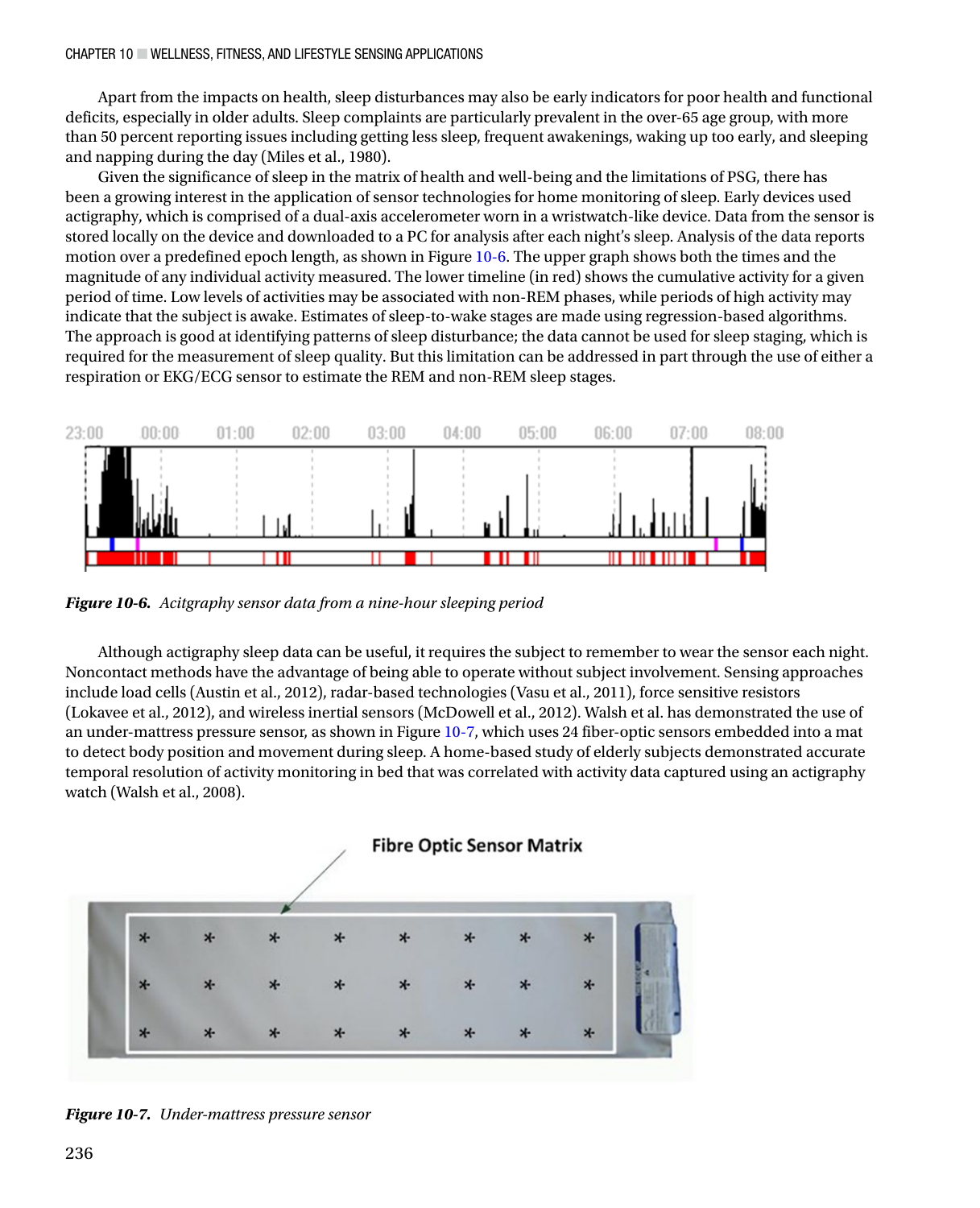The consumer-focused Zeo sleep monitoring system took a PSG-type approach to sleep monitoring by tracking brain activity. The systems comprised a lightweight wireless headband that was worn during sleep. The data from the headband was streamed either to a bedside display or to a smartphone. The aggregated data was sent to a web portal for online analysis. The web portal had a number of other features including a sleep journal that was designed to identify the links between lifestyle influences and sleep quality. The system features a SmartWake capability that looks for a "natural awakening point"—that is, a light point in your sleep to help you wake up without feeling groggy. Unfortunately, the company closed down in early 2013 because of financial difficulties (Dolan, 2013). Apps, such as Sleep Cycle Alarm (Maciek-Drejak-Labs, 2013), use the smartphone's integrated accelerometer as actigraphy to monitor quality of sleep. The smartphone is placed on the person's mattress, and the user calibrates it to detect motion. The app claims to be able to detect REM and non-REM sleep by indirectly measuring how much the person is moving while they sleep. The user can set an alarm to wake them when they enter a period of light sleep rather than waking them from a deep sleep.

#### Baby Sleep Monitoring

Anxious parents have always worried about the well-being of young babies while they sleep. Incidences of cot deaths reported in the media only heighten those anxieties. As a result, there is significant interest in sensor technologies that can monitor a child when sleeping. The most common approach simply monitors for sounds that indicate whether the child is asleep or not, and monitors the temperature in the child's environment. However, more sophisticated sensors have emerged that can monitor the baby via contact or noncontact modes.

One approach is to place a pressure sensitive mat under the baby's mattress. The AnglecareAC401 sensor system shown in Figure [10-8,](#page-20-0) for example, has an under-mattress sensor that provides continual monitoring of a baby's movements while they sleep. An alarm sounds to alert parents if no movement is detected for 20 seconds. The system also features sound monitoring to augment the motion sensing capabilities. Additionally, the system has room temperature monitoring with upper and lower temperature alerts. Collectively, these sensing capabilities give parents a degree of reassurance, particularly those who are concerned by sudden infant death syndrome (SIDS).

<span id="page-20-0"></span>

*Figure 10-8. The Anglecare under-mattress movement and sleep sensor for use with babies (image used with permission from ANGELCARE)*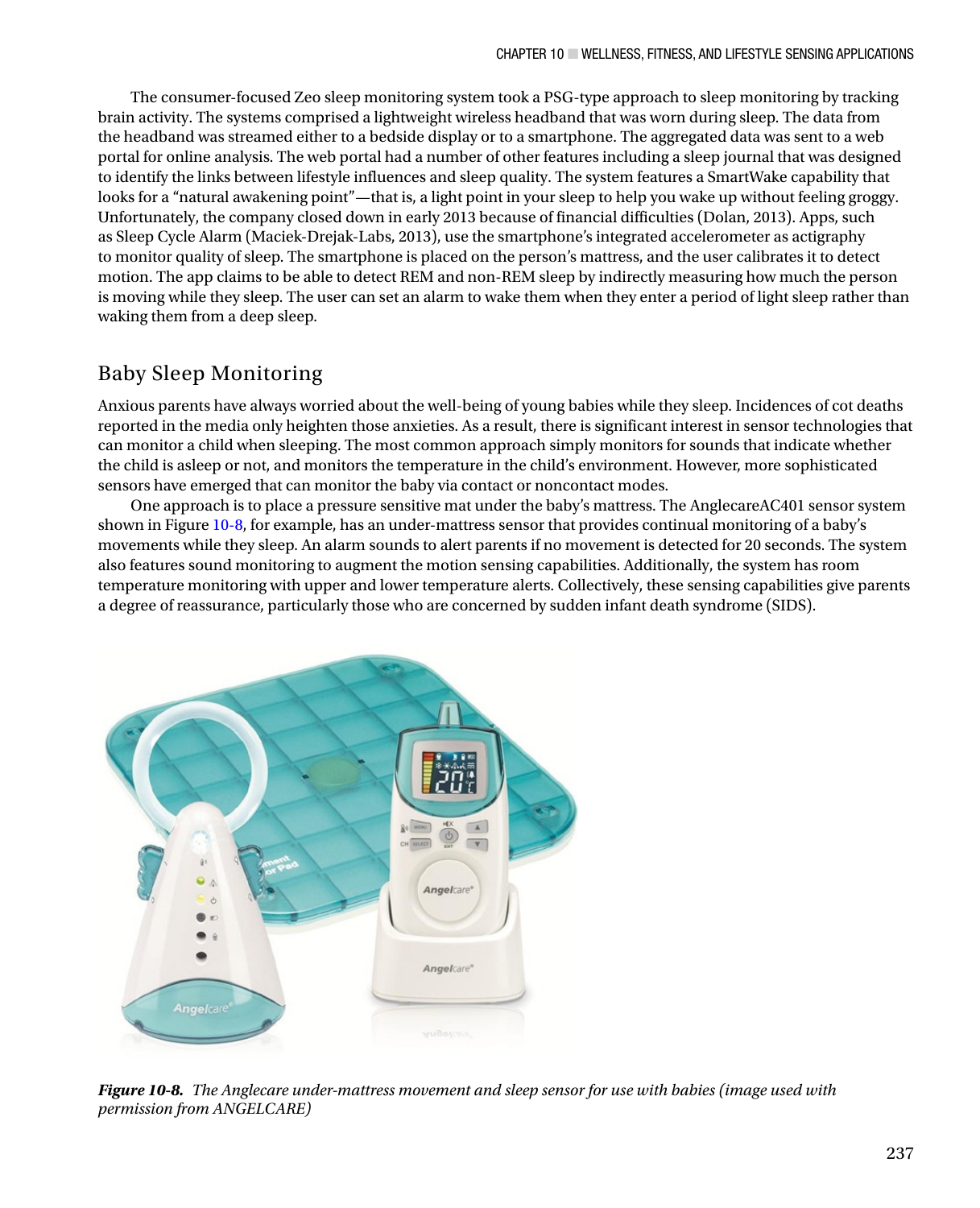#### Chapter 10 ■ Wellness, Fitness, and Lifestyle Sensing Applications

The pressure of the baby lying on the mattress over the sensor is typically measured using either piezoresistance or optical sensing. In a piezoresistance sensor, changes in electrical resistivity relate to applied pressure, which varies during the breathing cycle or as the baby moves. In the fiber-optic approach, a transmission fiber and receiver fiber are enclosed in a cell structure. When pressure is applied to the cell, it is distorted, which affects the amount of light collected by the receiver fiber in proportion to the amount of applied pressure. The sensors in the mat are connected to an aggregation unit, which processes the sensor readings. Lack of detectable respiration in a defined period or a low respiration rate (>10 breaths per minute) triggers an audio alarm alerting the parents.

The second type of sensing is body-worn. These sensors clip onto the baby's clothing or diaper. These sensors use an inertial sensing approach to monitor movement of the chest or stomach area. Many of the available products feature a built-in tactile stimulator that is generally triggered if no movement is detected for 15–20 seconds. If the sensor does not detect movement after use of tactile stimulation, an alert is generated. Correct attachment to the body is important to prevent false positive alerts, which can be challenging with babies. The key advantage of this sensing approach is its mobility in comparison to under-mattress sensing. Under-mattress sensing is often tied to a specific mattress type and thickness for optimal performance.

A number of baby monitoring approaches have been investigated in the research domain, including a sensory vest that features EKG/ECG, respiration, moisture, and temperature sensing integrated into a baby's vest (Linti et al., 2006). A more recent smart clothing approach is the Exmobaby suit, which features a thermometer, heart rate monitor, and movement sensor built into the fabric. The suit also features a moisture sensor that is used to indicate when the baby requires changing. A Zigbee transmitter pod attaches securely to the suit and is used to stream the sensor data to a receiving PC. An application on the PC processes the data and sends information to a web site. Users can connect to the Web via smartphone app. The web site also generates SMS and e-mail alerts as required (Waugh, 2012). Other reported approaches include pulse oximetry monitoring (Rimet et al., 2007), wireless audio sensing (Al-Dasoqi et al., 2010), and UWB radar sensing (Ziganshin et al., 2010).

#### Sleep Apnea

Sleep-related complaints include insomnia, restless leg syndrome, snoring, parasomnias, and sleep apnea. Incidences of sleep apnea are relatively common and affect men more than women. Studies in the United Kingdom have estimated that about 4 percent of middle-aged men and 2 percent of middle-aged women suffer from the condition. Left untreated, the condition has the potential to cause high blood pressure, heart attacks, stroke, obesity, and type 2 diabetes (NHS, 2012). In addition, sleep apnea causes daytime sleepiness that can result in accidents, lost productivity, and other issues. The condition is commonly associated with being overweight.

Sleep Apnea Syndrome describes the cessation of respiration during sleep. The most common kind of sleep apnea is called Obstructive Sleep Apnea Syndrome (OSA), which is defined as a total blockage of the airway for 10 seconds or more. Polysomnography is the gold standard used as the diagnostic test to identify OSA; however, in 2008, the FDA approved home monitoring as a tool for diagnosing sleep apnea. Home sleep monitoring utilizes a variety of sensors, including the following:

- Airflow (pressure-based)
- Blood oxygen saturation (pulse oximetry, normally at 0.1 percent resolution)
- Heart rate (EKG/ECG)
- Respiration effort (respiratory inductive plethysmography)

In addition, it is strongly recommended that the following parameters are monitored:

- Temperature-based airflow (thermistor)
- Snoring patterns (acoustic microphone)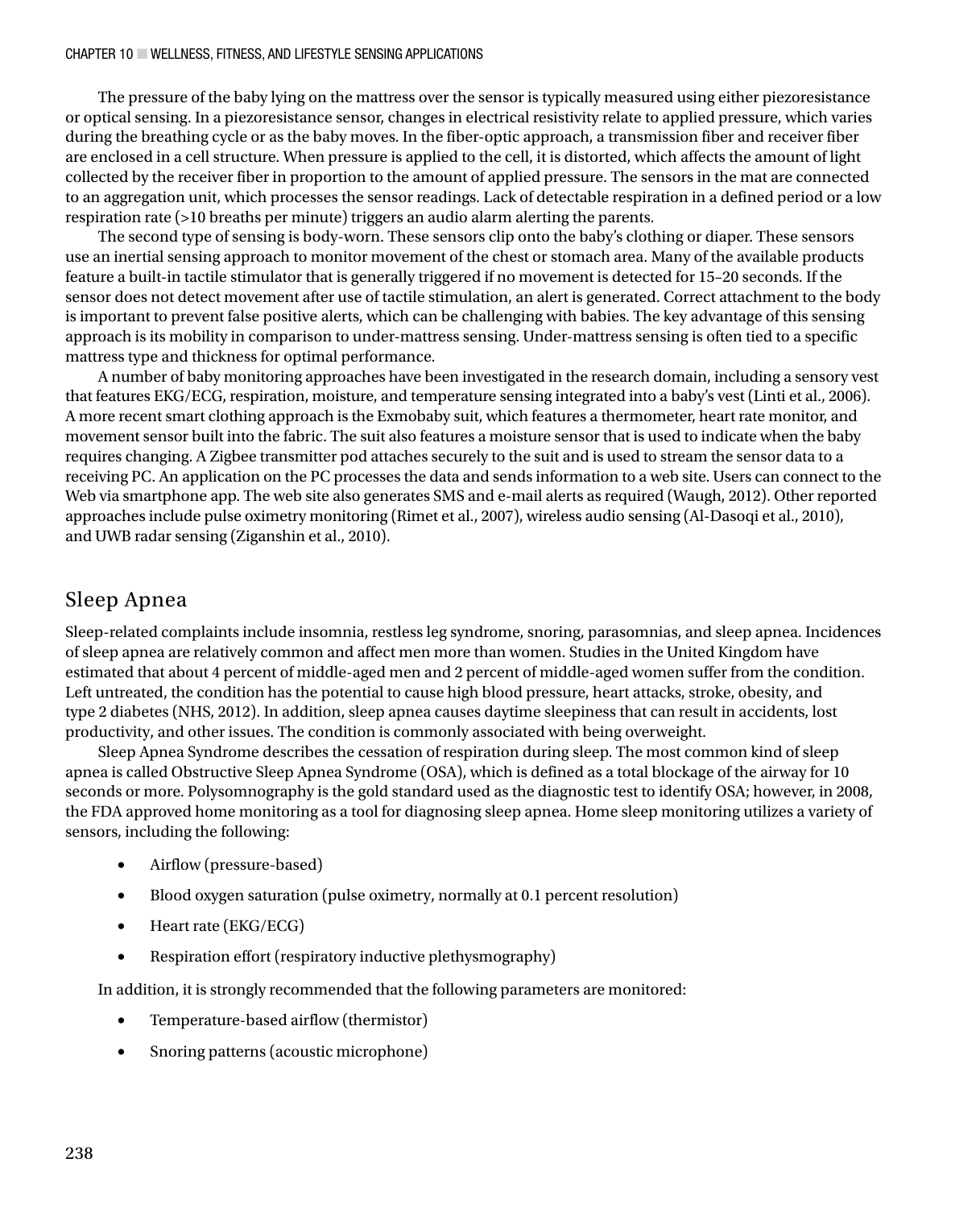- Muscle activity (EMG)
- Head movement/position (inertial sensing)
- Body position (inertial sensing, supine or nonsupine sleep positioning)

It has been reported than home sensor platforms can deliver comparable accuracy to PSG. For example, the Ares Unicoder system from Watermark Medical has a reported correlation of 0.96 with PSG when recorded concurrently and 0.88 for home-based monitoring when compared to PSG (Westbrook et al., 2005). Other home monitoring solutions include the Stardust II Sleep Recorder ([www.stardust2.respironics.eu](http://www.stardust2.respironics.eu)) and Alice PDx portable sleep diagnostic system ([www.alicepdx.respironics.eu](http://www.alicepdx.respironics.eu)) from Philips, SleepView from Cleveland Medical Devices ([www.clevemed.com/SleepView/overview.shtml](http://www.clevemed.com/SleepView/overview.shtml)), and AccuSom from NovaSom ([www.novasom.com](http://www.novasom.com/)).

When mild sleep apnea is diagnosed, treatment is normally based around lifestyle changes including losing weight, cessation of smoking, and limiting alcohol consumption. In moderate to severe cases, continuous positive airway pressure (CPAP) machines are used to treat sleep apnea. This involves using a mask worn over your nose that delivers a continuous supply of compressed air. The compressed air prevents the airway in the throat from closing. Sensing plays a key role in the operation of these machines. Precision MEMS pressure sensors monitor the instantaneous pressure at the output of the machine and inside the breathing mask. This data is used to dynamically adjust the air pressure in order to maintain a set value required by the prescribed therapy. This increases the accuracy and sensitivity for individual CPAP users. Pressure data can in some cases be used to identify the need for specialized therapy. In addition to pressure measurement, the CPAP machines may also capture data on the duration of the therapeutic episodes each night, leak rate, pressure settings, pauses in breathing, and periods of shallow breathing. This data can be used by clinicians to modify or refine the therapy for each patient.

#### Posture Monitoring

Back pain is a prevalent problem among adults, with 80 percent of people experiencing lower back pain sometime during their lives and with 20 to 30 percent experiencing it at any given time (Virutal Health Care Team, 2012). The American Academy of Pain Medicine reports that back pain in workers in the 40–65 age bracket costs employers an estimated \$7.4 billion a year in the United States alone. There are also indications that the prevalence of back pain is increasing. The reasons for this increase are unclear, but factors such as obesity and increased numbers of people in desk-based jobs may be a factor (UNC School of Medicine). Frequently, back pain can be successfully addressed with a combination of exercise, nonsurgical treatment, and alternative therapies. For some chronic back pain sufferers, implantable neurostimulation devices that deliver mild electrical signals to the epidural space near the spine may also provide a solution. Poor posture has been identified as a significant contributor to back pain issues. It is important to maintain the spine in a strong and stable position through healthy posture. Stooping or slouching deviates the spine from its three natural curves (cervical, thoracic, and lumbar). As a result, the back muscles and ligaments are overextended as they struggle to maintain postural balance which leads to back pain, headaches, and other related problems.

Inertial sensing is also playing a role in intervention, particularly with posture monitoring applications, as shown in Figure [10-9.](#page-23-0) Already a number of products, such as Lumoback, are available that can monitor and improve posture. The Lumoback sensor is worn around the lower back provides vibro-tactical feedback when the wearer slouches. The sensor connects via Bluetooth Smart, to a smartphone app that delivers real-time posture tracking. The sensors provide tracking of pelvic tilt alignment and slouch due to the lower back position, leaning forward, leaning backward, or incorrect balancing of weight to one side (Lasky, 2013).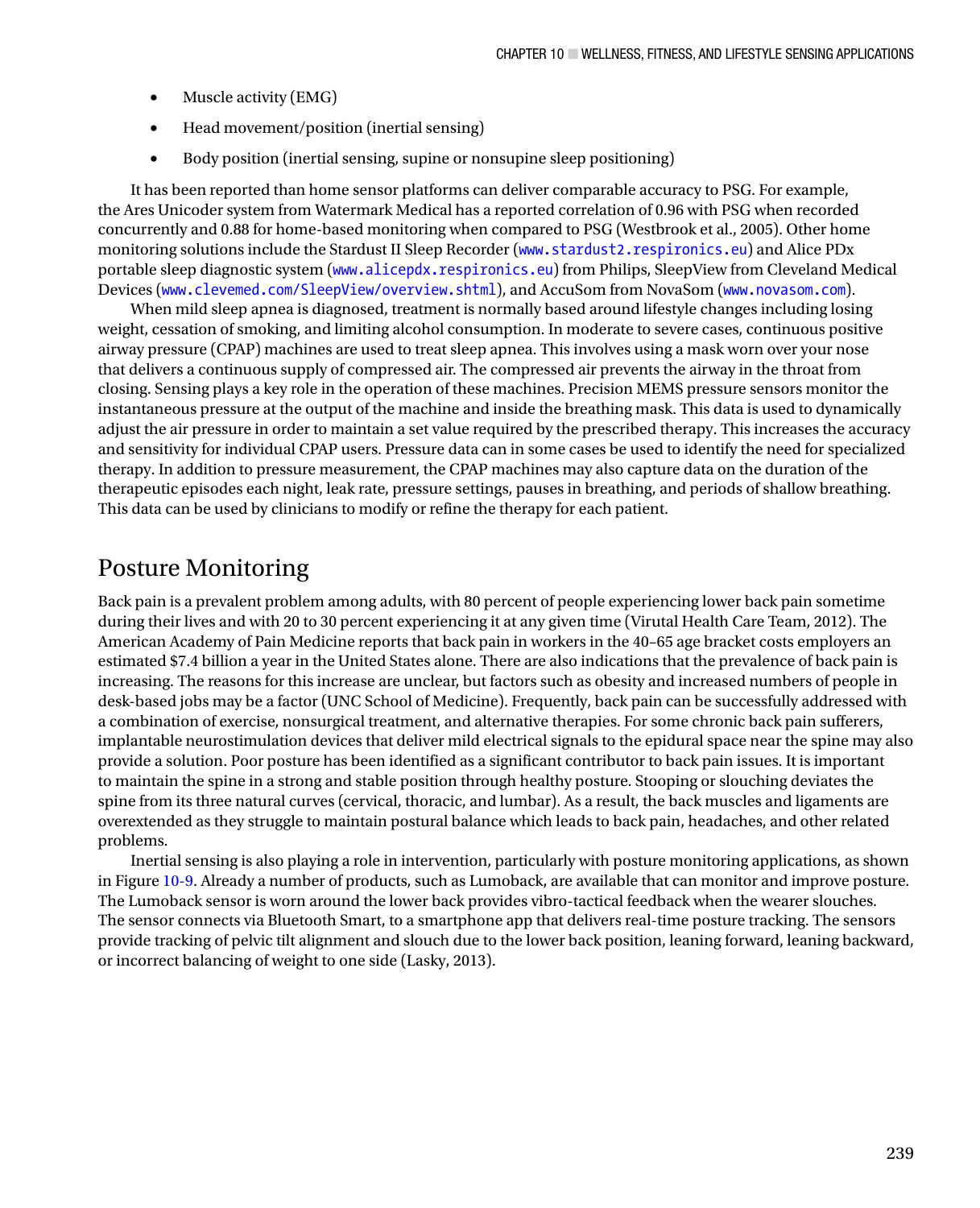#### Chapter 10 ■ Wellness, Fitness, and Lifestyle Sensing Applications

<span id="page-23-0"></span>

| <b>Current Activity</b><br><b>Total Duration</b> | <b>Sitting Upright</b><br>Reset<br>1:46 |  |
|--------------------------------------------------|-----------------------------------------|--|
| Lying<br>16%                                     |                                         |  |
| Standing<br>20%                                  |                                         |  |
| 38%                                              | <b>Sitting Upright</b>                  |  |
| 10%                                              | <b>Reclined Sitting</b>                 |  |
| 16%                                              | Slouched Sitting                        |  |
| $\mathbf{0}$                                     | 100<br>Percentage of Time Per Activity  |  |

*Figure 10-9. Posture monitoring and classification using inertial sensors*

The Philips ErgoSensor monitor uses an optical CMOS camera to determine distance from the screen and neck angle while sitting. The screen provides a warning when your posture is not ergonomically correct (Chang, 2012). Other approaches to posture monitoring reported in the literature include smart clothing featuring integrated accelerometers and gyroscopes (Wong et al., 2008), force-sensitive resistors (FSRs) embedded into shoes (Sazonov et al., 2011), and piezoelectric eTextile cushions (Wenyao et al., 2011).

#### Personal Safety

Sensors are being applied to make our lives safer. Sensors can notify us of potentially dangerous conditions in our homes, such as the presence of smoke or carbon monoxide. They can also help to secure our homes and notify us of potential break-ins or intruders. They can even detect when we've experienced an accident. When an accident, such as a fall, occurs sensors can be used to identify that a dangerous event is occurring and trigger preventative measures to protect us from injury. Sensors can also be used proactively to determine whether we are in satisfactory physical condition to engage in routine daily activities. Older adults may test their balance to ensure they are sufficiently stable before leaving the house or walking around their garden. For adults who like to socialize with an alcoholic drink at home or outside the home, testing of your blood-alcohol level before driving may be of enormous benefit for obvious reasons.

### Home Safety Monitoring

Home safety monitoring embraces various sensing functions, ranging from traditional home security monitoring to ambient environment monitoring to health-related event detection and response. PIR motion sensors can detect motion in rooms, and magnetic or vibration sensors are attached to windows and doors to detect tampering. These sensors can be augmented with video surveillance to provide continuous monitoring or motion activated monitoring via PIR sensing. Home security systems are now being augmented with "smart" features that allow people to monitor their home remotely. Monitoring can include access to real-time video streams and the ability to receive alerts such as SMS messaging if an issue, such as an intrusion, is detected. The capabilities of these smart security systems are being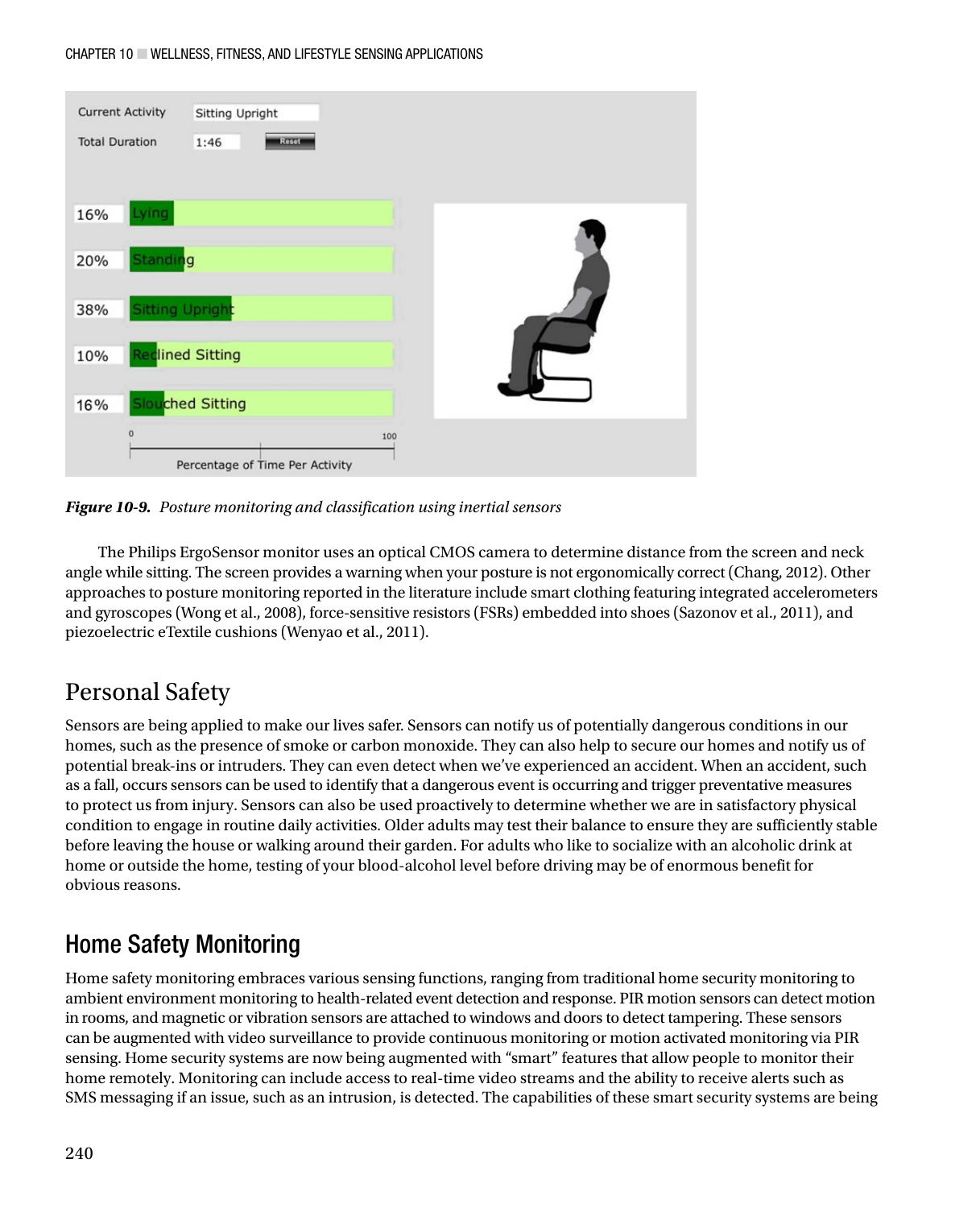further enhanced with home automation features or domotics (automated controls for homes), such as light and HVAC (heating, ventilation, and air conditioning) control. Additional sensing capabilities, such as water and flood monitoring, can also be included to increase the home owner's peace of mind when they are away. These systems are natural extensions of the Internet of Things approach (see Chapter 5), where all sensors and devices around us are connected in some manner to deliver intelligent applications. In the United States, AT&T has recently launched its Digital Life home security and automation product, which features sensing capabilities for water and flood monitoring, carbon monoxide and smoke detection, and glass breakage (AT&T, 2013).

The use of smoke alarms as shown in Figure [10-10](#page-24-0) in the home has been common practice for many years—their installation is a legal requirement in many countries. As described in Chapter 2, smoke detectors come in two types: ionization detectors and photoelectric detectors. For carbon monoxide detection, semiconductor or electrochemical sensors are normally used for residential applications. They can be either battery powered or powered by the home's electrical mains. Mains-powered devices typically feature a battery backup to ensure that during a mains power outage there is no loss of monitoring.

<span id="page-24-0"></span>

*Figure 10-10. A home smoke alarm*

#### Safety Monitoring and Falls Detection

Another key element of wellness is personal safety, which can be of particular concern for older adults, especially in their own homes. Falls-related injuries, which commonly occur in the home, are the single biggest cause of injury-related death in older adults. It is estimated that falls-related injuries cost approximately \$30 billion annually in the United States. The use of notifications systems for older adults to alert support services in the case of an emergency such as a fall has been common practice for many years. These systems often take the form of stand-alone units, simple pendants, or wristbands with a help button. Activation of the button notifies a remote monitoring service that there is an issue. Examples of product offerings include AlertOne ([www.alert-1.com](http://www.alert-1.com/)), LifeStation ([www1.lifestation.com](http://www1.lifestation.com/)), and Bay Alarm Medical ([www.bayalarmmedical.com](http://www.bayalarmmedical.com/)). Emergency monitoring can also form part of an overall home monitoring service, including additional services such as security and ambient sensing as provided by products like Life Alert Classic from Life Alert Emergency Response, Inc. ([www.lifealert.com](http://www.lifealert.com/)).

Falls detection devices are another common home safety application and often build upon an extended medical alert service. This form of product is commonly known as mobile personal emergency response (M-PERS). The detection devices are based on single or multiple inertial sensors (e.g., accelerometers and gyroscopes). Using multiple inertial sensors reduces the false positive rate and improves sensitivity. The sensor modules are worn on the wrist or waist or as a pendant. The modules feature an emergency response button, which is wirelessly connected to a base station in home. Once triggered, the base station can send an alert to a monitoring center. More sophisticated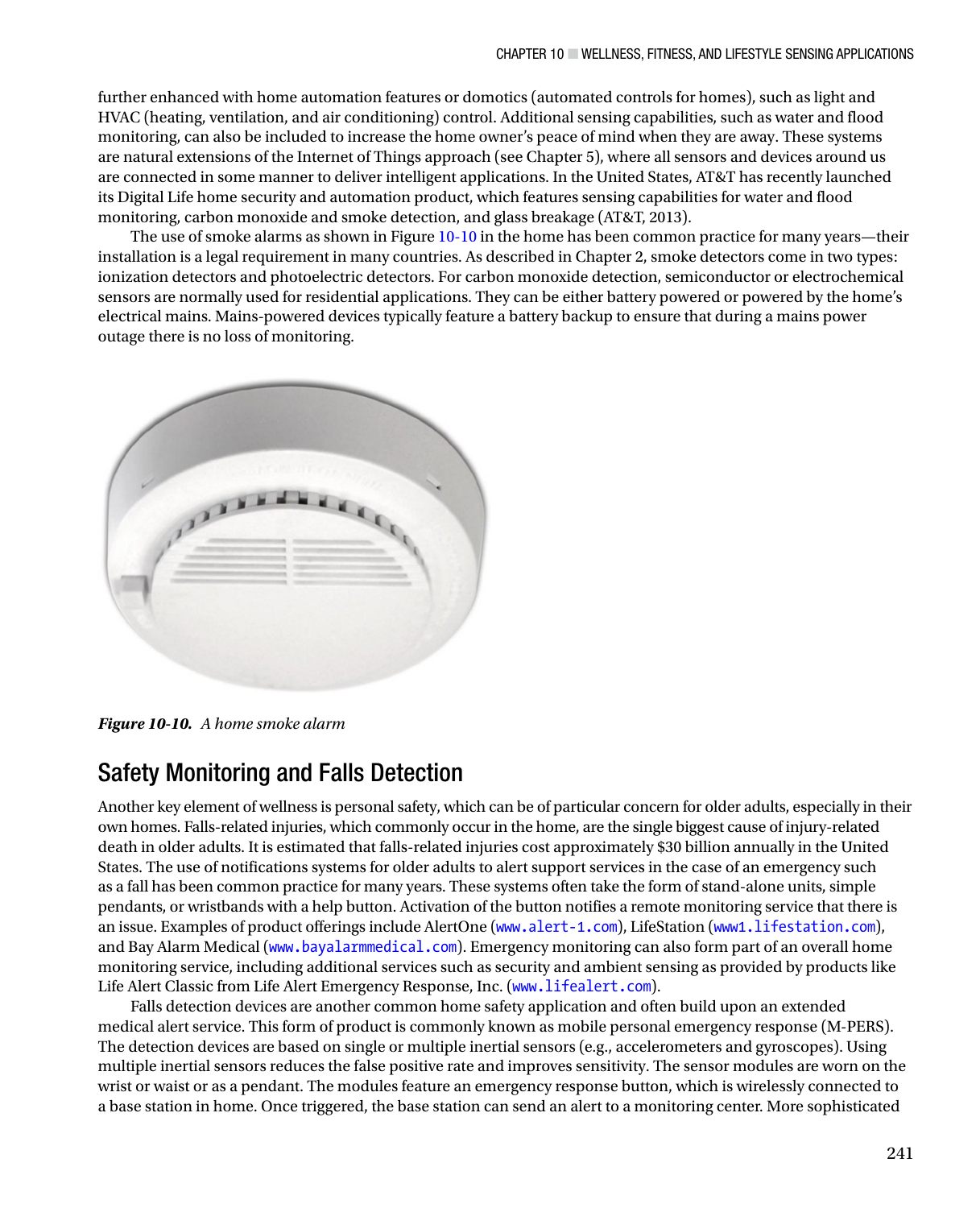#### Chapter 10 ■ Wellness, Fitness, and Lifestyle Sensing Applications

devices have integrated GSM modules, which automatically send an alert when a fall is detected. Alternatively, the sensor can automatically notify the in-home base station that a fall has occurred, which then notifies the call center. The call center contacts the wearer to assess the level of urgency. If an emergency is determined or there is no response, the call center notifies the emergency services and alerts designated caregivers and family. This form of approach has the advantage of being able to operate even when the fall results in the person losing consciousness. Some devices also feature GPS tracking, which is useful if the fall occurs outside the home.

The development of falls detection sensing technology remains an area of active research. Approaches reported in literature include inertial sensors embedded in a custom-designed vest (Bourke et al., 2008) and an inertial sensor embedded into a cane (Lan et al., 2009). Smartphones have also attracted attention as potential falls detection devices because of their integrated inertial sensors. Tacconi et al. report the use of data from a tri-axial accelerometer embedded in an Android smartphone to detect falls and to deliver the Timed Get Up and Go test (Tacconi et al., 2011). This test is a common clinical test to determine falls risk because of gait and balance issues. A key limitation of the approach outlined is the requirement that the smartphone must be worn on the waist, which may not be practical for everyday use as a falls detector, particularly for women. Yavuz et al. also report the use of a smartphone for falls detection. They also utilize the GPS functionality of the smartphone with Google Maps to provide information on the location of the fall. This information is provided together with notification of the fall event to caregivers through various notification mechanisms such as SMS, e-mail, and Twitter (Yavuz et al., 2010). The BuddyGuard from MPOWER Labs is a commercial product that takes a similar approach. The app running on an iPhone provides a number of personal protection services including falls detection. The app automatically senses when a fall followed by a 5G stop occurs using the phone's built-in accelerometer. An emergency alert is triggered within five seconds if users do not respond to a warning notification displayed by the application. The alert transmits the faller's location to friends and family via e-mail, automated phone call, and text message (PR Newswire, 2011).

While there have been various efforts to determine falls risk in older adults (see Chapter 8), other efforts have focused on preventing or reducing the severity of injury when a fall occurs. A common research approach is the use of body-worn air bags such as the jacket system developed by Tamura at Chiba University in Japan. The system comprises both an accelerometer and gyroscope that are used to trigger airbag deployment when acceleration and angular velocity thresholds are exceeded (Tamura et al., 2009). A similar approach using airbags has also been reported in the research literature (Guangyi et al., 2009, Fukaya et al., 2008). There are still considerable practical obstacles that must be addressed before such devices could be considered usable in the general population.

### Alcohol Monitoring

We are all aware of the issues associated with driving impairment and the consumption of alcohol (ethanol). In many countries, the legal drink limits are falling. As a result, a single drink may potentially place you over the legal drink/drive limit. Both roadside and bench-top systems have been used by law enforcement agencies for many years. A more recent development has been the use of personal alcohol monitoring sensors, some of which are small enough to attach to car keys. In France, it has been a legal requirement since July 2012 to carry a breathalyzer kit in your car. This is likely to be replicated in many other countries before too long. There are three major types of breath alcohol testing devices commonly available, which are based on different detection principles:

- Chemistry (based on a chemical reaction between alcohol and other chemicals that produces a visible color change)
- Infrared (IR) spectroscopy (intoxilyzer)
- Sensor (fuel cell or semiconductor sensor)

For personal use, semiconductor sensors are the most common because of their low cost and ease of integration into an electronic device. Commercially available personal breathalyzers can cost as little as \$20. In a semiconductor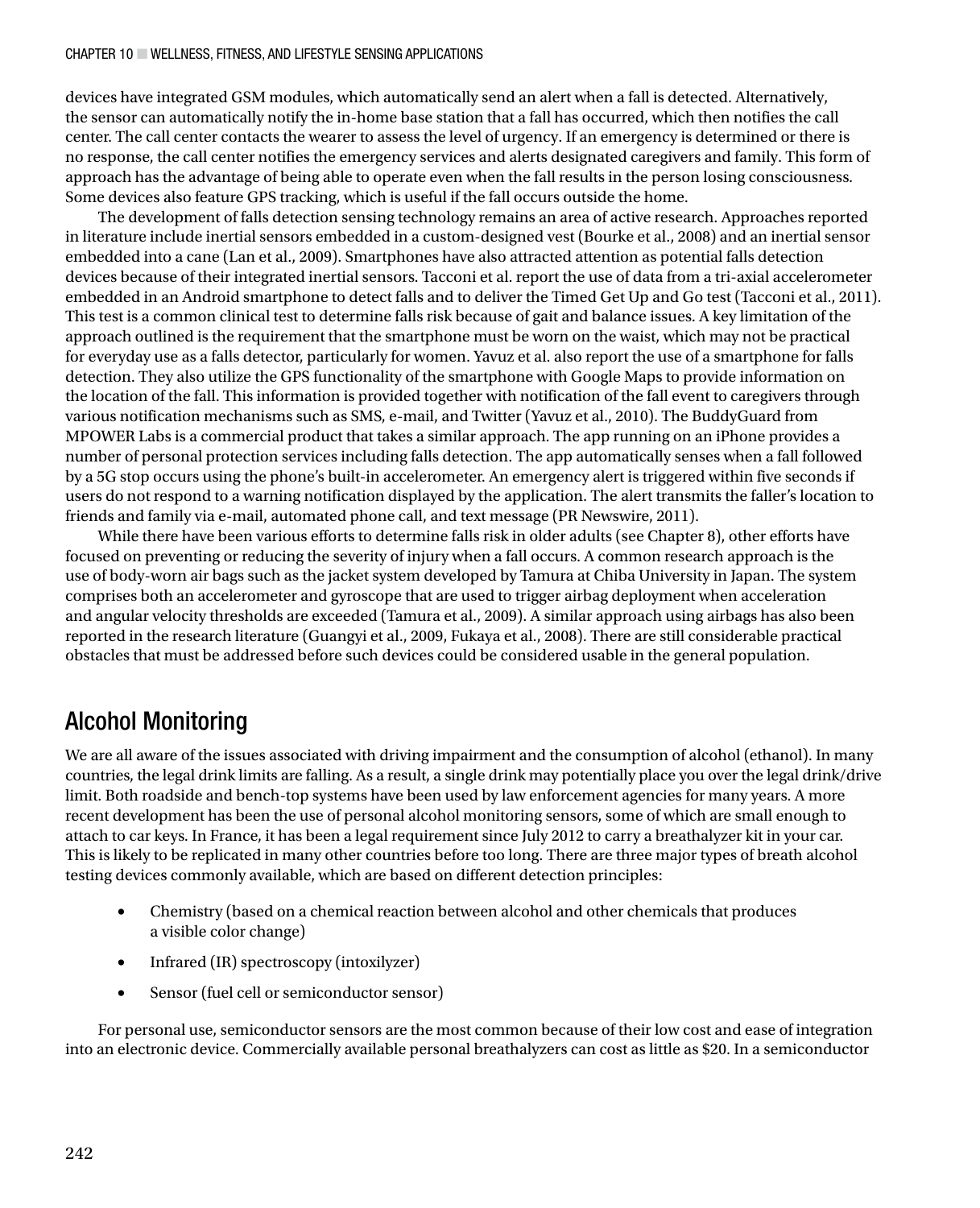alcohol sensor, a bead of metal oxide is heated to around 300 °C. A voltage is applied to produce a small standing current. When alcohol in the breath is exposed to the bead, it changes its resistivity, resulting in a change in the standing current. Semiconductor sensors exhibit a number of problems:

- Nonalcohol specific response. The sensors can react to other volatile organic compounds such as hairspray and breath acetone.
- Relatively short working life.
- Sensor saturation.
- Drift. The sensor can exhibit variation in response that normally increases with age.
- Nonlinear response. Sensors have a narrower and reduced linear range of alcohol measurements in comparison to fuel cells.

Fuel cell devices are generally regarded as the gold standard for field sobriety testing and are used extensively by law enforcement agencies. In fuel-cell devices, the breath sample is exposed to dual platinum electrodes in the cell. Any ethanol in the breath sample is oxidized to acetic acid at the anode, which generates an electrical current. The current generated is proportional to the concentration of ethanol in the breath sample. Fuel cells have a number of key advantages over the semiconductor sensors. They have very high specificity and sensitive for ethanol. The alcohol measurement cannot be influenced by endogenous substances such as acetone (produced by diabetics) or by ambient environmental gases such as carbon monoxide or toluene. The sensors normally have an operational lifespan of more than five years.

Recently fuel cell devices have entered the mainstream consumer market at an affordable price point. As with so many other application domains described in this book, breathalyzer sensors are now being integrated with smartphones. The BACtrak, shown in Figure [10-11,](#page-27-0) is a fuel cell (Xtend electrochemical fuel cell) breathalyzer that provides accurate blood alcohol content (BAC) measurement in the 0.000–0.400 percent range. (Generally the legal limit in the United States for alcohol intoxication is 0.08 percent, whereas in Europe it is generally 0.05 percent.) The sensor connects to an Android or iOS smartphone via Bluetooth (v4.0). The BACtrak features an internal air pump designed to ensure precise and consistent results. The supporting software offers a number of social media features, including the ability to share results privately via text message or publicly via social media or to simply delete the data. Other features include the ability to share photos, notes, and drink logs. The data provided allows users to gain insight into their drinking habits and to learn how their body processes alcohol (Ferro, 2013). The Alcohoot from an Israeli startup company also utilizes a fuel-cell sensor targeted at the consumer market. It attaches to either an Android or iOS smartphone via the audio port. The supporting software app automatically calls a cab if the reported result is higher than the legal limit (Ferenstein, 2013).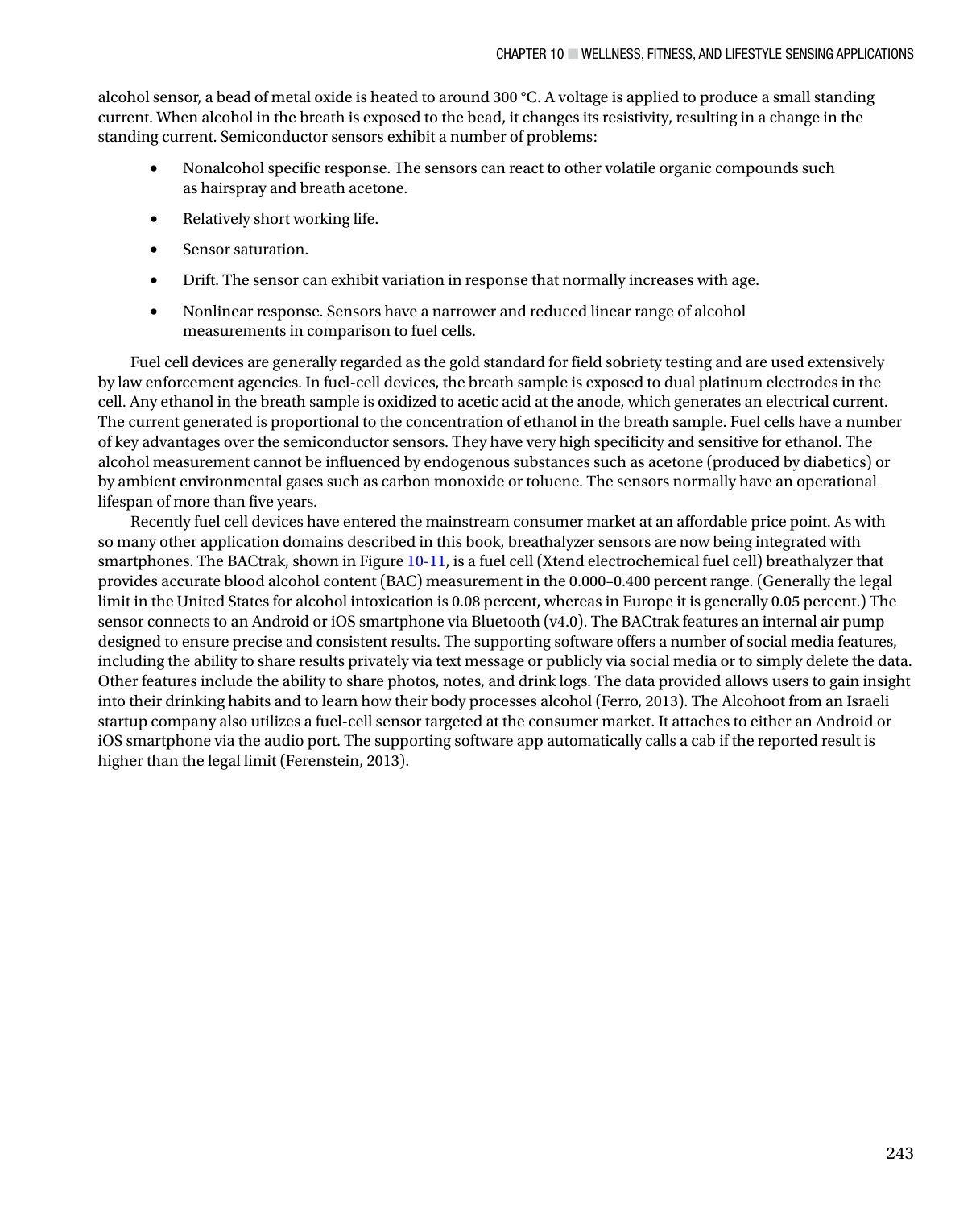<span id="page-27-0"></span>

*Figure 10-11. BACtrack Fuel Cell personal breathalyzer (image used with permission from BACtrack)*

# The Future of Sensor-Based Wellness, Fitness, and Lifestyle Applications

We are now entering an age where wellness is being embraced as a means to proactively manage health and wellbeing. As we have seen in this chapter, sensor technologies are playing a pivotal role in enabling us to understand our wellness and the factors influencing it. Sensors can help us identify behaviors such as sedentary lifestyle choices, overeating, poor sleeping patterns, and engaging in unsafe behaviors that will negatively impact on our well-being.

Both discrete and integrated sensors found in mobile devices will continue to be used for wellness-orientated applications. These applications will utilize either active or passive modes, or a combination of both. For active use scenarios, we wear a particular sensor for the duration of a particular activity, such as running or walking. This form of use currently dominates our interactions with fitness and activity sensors. In the future, most interactions with sensors will be passive. We are already seeing this approach starting to emerge with some of the commercial activity sensing products. They are designed to be worn all the time with minimal physical impact on the wearer. This passive approach to sensing will be reflected in opportunistic sensing, which will emerge as we carry our smartphone, wear certain pieces of clothing, or drive to work.

Although the integration of sensing capabilities in smartphones continues to increase, physical limitations in the form factor of smartphones will ensure that discrete sensors will continue to be used for specialized usages. For example, integration into clothing, particularly for sports-related activities, is one such case. We are also likely to see acceleration in the use of smart or eTextiles, where the garment itself acts as the sensor. The evolution of smart clothing will make sensing almost transparent to the user and will move from initial specialist applications for highperformance sport, and so on, to being commonly use in our daily lives.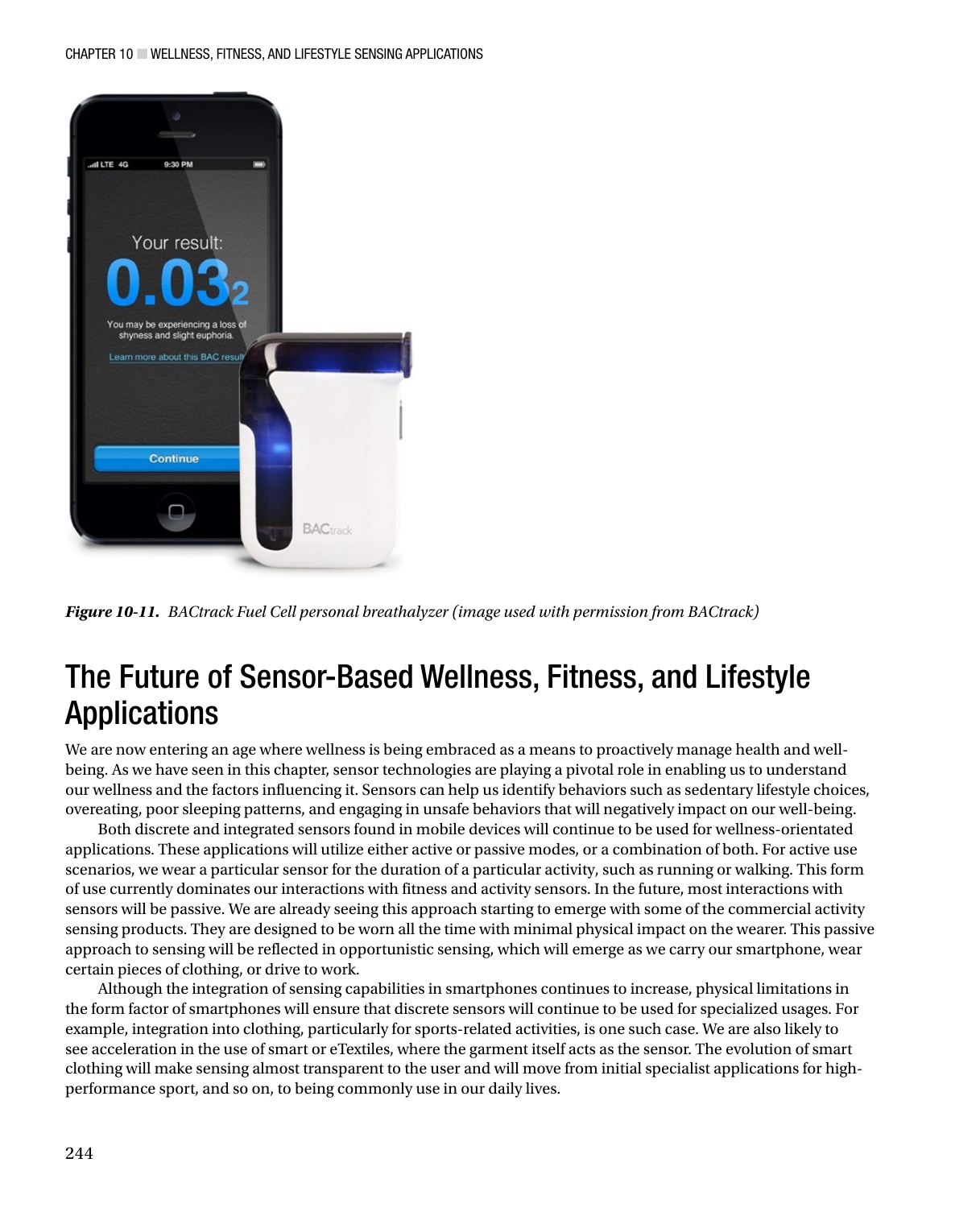Pervasive connectivity will be a key enabler. The trend of sensor integration with smartphones is becoming more and more ubiquitous. The vast majority of sensors for fitness and wellness-oriented applications now come with free smartphone apps. These apps provide local aggregation of the sensor data, processing, visualization, and connectivity to web-based portals hosted on the cloud. The future will be very much about a data-driven society. We will increasingly socialize our personal wellness data to achieve a variety of goals: group support to maintain current endeavors, expert analysis and opinion, and affirmation from friends and family. Socializing this data is also likely to have unforeseen consequences in the future. Tracking our levels of food and drink intake on a weekly basis and sharing that data via social media may attract unwanted interest from service providers we might need to engage in the future, such as insurance companies. While many people currently share personal wellness–related data without much thought of privacy concerns, the social norms of the future may change sharing behaviors. The Facebook generation has grown up sharing their personal information with little consideration for the consequences. The sharing of wellness-related data is an unknown quantity for the vast majority of people. Opinions and views are likely to have an age-related perspective in the short term. However, as the wellness domain evolves and matures, people will have to weigh the potential benefits of data sharing against the actual or perceived risks. Technology developments will certainly allow us to enforce better fine-grained control over our data in the future; however, ultimately we will have to make conscious decisions on what we share, with whom, and for what purposes. We are likely to see people's actions and opinions evolve over time as we build our collective social knowledge on best practices relating to personal wellness data sharing.

Sensing will also enable us to actively monitor both the physical and ambient environments in our homes from wherever we may be located at a given time. We already have home security systems and stand-alone smoke and carbon monoxide detectors. The future will bring us smart integrated systems that proactively monitor, manage, enable remote dynamic management, and proactively communicate with us. Our homes will leverage the drive toward the Internet of Things in ways that make meaningful and practical impacts on our lives.

We are also likely to see greater synergies between our personal physiological well-being and the environmental conditions that impact our well-being. Our physical environment will adjust to us, whether it is the temperature in the bedroom to ensure it is optimal for a good night's sleep, whether it is waking us at exactly the right time during our sleep cycle to ensure we wake refreshed, or whether it is turning on the lights automatically at night for trips to the bathroom. The future will be about managing our wellness in a seamless, almost invisible manner, allowing us to remain healthy and active and socializing that fact among friends, family, and peers. Sensors, mobile devices, and ubiquitous connectivity are already playing a vital role in making this future happen.

# Summary

This chapter looked at how sensors are being increasingly adopted across a wide range of sporting and physical activities. Many of these sensors utilize the same sensing principles and measure many of the same parameters as healthcare sensors. Adoption of these technologies is increasing as people become more proactive in engaging with physical activities. Users are also increasingly interested in sharing their activity online among peers, friends, and families. We have also seen how sensor technology is being integrated into clothing and how this is advantageous for applications that require a precise location on the body. Sensors that are integrated into or attached to sports equipment, such as bikes or golf clubs, are becoming more widely available. Technologies used in the sports and fitness domains are also being used to support individuals in weight management programs by providing them with constant data on how they are performing. Throughout this chapter we have seen the importance of sensor integration with smartphones to provide processing and visualization of data—and as a platform for remote connectivity to enable sharing of data on the Web. Finally, we looked at how sensors can be used in the home to protect us by identifying hazards or by proactively securing assistance when an accident such as a fall has occurred.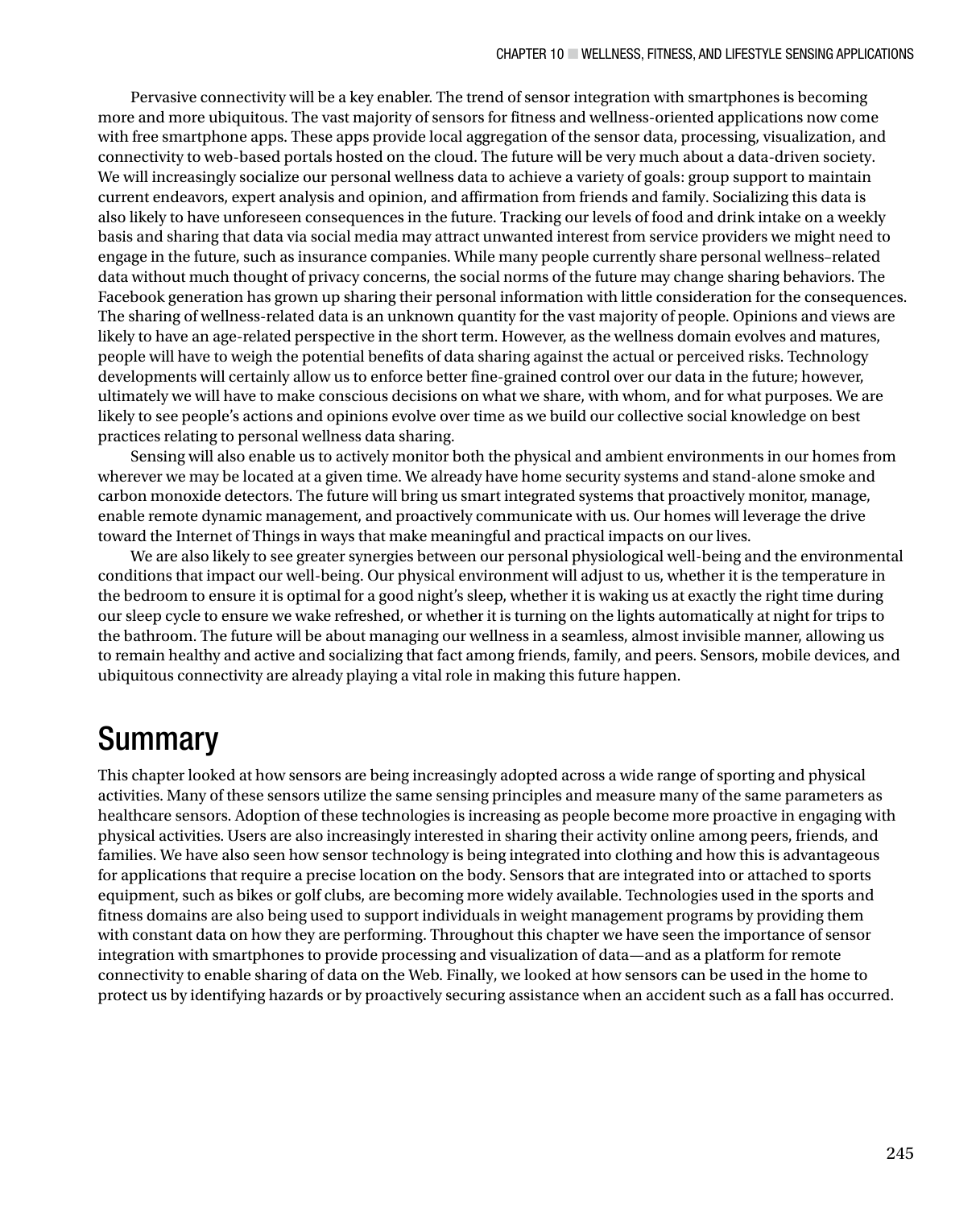# References

- Edlin, Gordon, Eric Golanty, and Kelli McCormack Brown, *Essentials for Health and Wellness*, 2nd ed. Sudbury, MA: Jones and Bartlett Publishers, 2000.
- Hettler, Bill, "The Six Dimensions of Wellness Model", National Wellness Institute Inc., [http://c.ymcdn.com/sites/www.](http://c.ymcdn.com/sites/www.nationalwellness.org/resource/resmgr/docs/sixdimensionsfactsheet.pdf) [nationalwellness.org/resource/resmgr/docs/sixdimensionsfactsheet.pdf](http://c.ymcdn.com/sites/www.nationalwellness.org/resource/resmgr/docs/sixdimensionsfactsheet.pdf), 1976.
- Edlin, Gordon and Eric Golanty, *Health & Wellness*, 11th ed. Burlington, MA: Jone & Bartlett Learning, 2014.
- PRWEB. "*\$975 Million Sports & Fitness Mobile Sensing App Market in 2017, Says ON World*", Last Update: 23rd May, 2013, <http://www.prweb.com/releases/2013/5/prweb10758313.htm>.
- Bluetooth SIG Inc, "Momentum Builds for Bluetooth Smart Devices", [http://www.bluetooth.com/Pages/Bluetooth-](http://www.bluetooth.com/Pages/Bluetooth-Smart-Devices.aspx)[Smart-Devices.aspx](http://www.bluetooth.com/Pages/Bluetooth-Smart-Devices.aspx), 2013.
- Mascarenhas, D. R., C. Button, D. O'Hara, and M. Dicks, "Physical performance and decision making in association football referees: A naturalistic study," *Sports and Exercise Sciences,* vol. 2 (9), pp. 1–9, 2009.
- IMS Research, "ANT+ to Lead the Way in Sports and Fitness but Bluetooth Smarting is Biting on it Heels", http://www.imsresearch.com/press-release/ANT to Lead the Way in Sports and Fitness but Bluetooth Smart is Biting on its Heels, 2012.
- Zephyr, " *HxM™ Smart Heart Rate Monitor*", Last Update: 2013, [http://www.zephyr-technology.com/products/hxm](http://www.zephyr-technology.com/products/hxm-smart-heart-rate-monitor/)[smart-heart-rate-monitor/](http://www.zephyr-technology.com/products/hxm-smart-heart-rate-monitor/)
- Nike. "*Nike+ Fuelband*", Last Update: 2012, <http://nikeplus.nike.com/plus/>
- Davies, Stephen, "*Amazing muscle sensor from Somaxis*", BIONIC.LY, Last Update: 17th July,2012, <http://bionic.ly/2012/07/amazing-muscle-sensor-from-somaxis/>
- TMG-BMC. "*About Tensiomyography*", Last Update: 2013, [http://www.tmg.si/en/products/tmg-products/](http://www.tmg.si/en/products/tmg-products/about-tensiomyography) [about-tensiomyography](http://www.tmg.si/en/products/tmg-products/about-tensiomyography)
- Coxworth, Ben. "*Breezing device tracks your metabolism and acts as a fitness coach*", Last Update: 4th February 2013, [http://](http://www.gizmag.com/breezing-indirect-calorimeter-metabolism/26096/) [www.gizmag.com/breezing-indirect-calorimeter-metabolism/26096/](http://www.gizmag.com/breezing-indirect-calorimeter-metabolism/26096/)
- BodyGem, "*BodyGem RMR Resting Metabolic Rate Test Device*", Last Update: 2013, <http://metabolicratetest.com/>
- Harle, Robert and Andy Hopper, "Sports Sensing: An Olympic Challenge for Computing", *Computer*, vol. (June), 98-101, 2012.
- Kaur, Kal. "*Smart Clothes*", Last Update: 8th November, 2012, <http://www.azosensors.com/Article.aspx?ArticleID=84>
- Jeong, Kee-Sam, Sun K. Yoo, Joohyeon Lee, and Gilsoo Cho, "Smart Clothes for Biometrics and Beyond," in *Biometric from Fiction to Practice*, Du, Eliza Yingzi, Ed., Singapore, Pan Stanford Publishing Ltd, 2013, pp. 165-186.
- Textronics. "*The NuMetrex Heart Rate Monitor System*", Last Update: 2013, <http://www.numetrex.com/about/the-system> Eric, "*Adidas Performance Bra with HRM sensor*", talk2myshirt, Last Update: 2012,
- <http://www.talk2myshirt.com/blog/archives/5668>
- Gorman, Michael. "*Reebok and mc10 team up to build CheckLight, a head impact indicator (hands-on)* ", Last Update: 11th January 2013, <http://www.engadget.com/2013/01/11/mc10-reebok-checklight-hands-on/>
- Belezina, Jan. "*Squid fitness monitoring shirt keeps track of your gym progress*", Last Update: 8th February, 2012, <http://www.gizmag.com/squid-emg-fitness-shirt/21386/>
- Weiss, Chris C. "*PolyPower electrostatic film measures athletic movements, harvests energy*", Last Update: 28th February, 2013, <http://www.gizmag.com/danfoss-polypower-sport-sensors/26324/>
- Krakauer, Hannah, "Buzzing clothes could teach you to be a better athlete", *New Scientist*, vol. 2877, pp. 19, 2012.
- Bye, Elizabeth, "A Look to the Future," in *Fashion Design*, Oxford, UK, Berg, 2010, pp. 145–147.
- Higginbotham, Stacey. "*You call Google Glass wearable tech? Heapsylon makes sensor-rich fabric*", Last Update: 16th May, 2013, [http://gigaom.com/2013/05/16/you-call-google-glass-wearable-tech-heapsylon-makes-sensor-rich](http://gigaom.com/2013/05/16/you-call-google-glass-wearable-tech-heapsylon-makes-sensor-rich-fabric/)[fabric/](http://gigaom.com/2013/05/16/you-call-google-glass-wearable-tech-heapsylon-makes-sensor-rich-fabric/)
- Darmour, Jennifer. "*Work*", Last Update: 2013, <http://www.electricfoxy.com/work/>
- Maker, Ray. "*The ANT+ Bike Speed/Cadence Sensor: Everything you ever wanted to know*", Last Update: 2011, [http://www.](http://www.dcrainmaker.com/2011/07/ant-bike-speedcadence-sensor-everything.html) [dcrainmaker.com/2011/07/ant-bike-speedcadence-sensor-everything.html](http://www.dcrainmaker.com/2011/07/ant-bike-speedcadence-sensor-everything.html).
- Cycling Weekly, "Power meters: Everthing you need to know", [http://www.cyclingweekly.co.uk/news/latest/](http://www.cyclingweekly.co.uk/news/latest/536237/power-meters-everything-you-need-to-know.html) [536237/power-meters-everything-you-need-to-know.html](http://www.cyclingweekly.co.uk/news/latest/536237/power-meters-everything-you-need-to-know.html), 2013.
- Brim Brothers, "Zone It about you", <http://www.brimbrothers.com/>, 2013.
- GolfSense, "*Product*", Last Update: 2013, <http://www.golfsense.me/pages/pro#a1>
- 3BaysGSA. "*3BaysGSA Putt How it Works*", Last Update: 2013,
- [http://www.3bayslife.com/gsa/product.php?pid=103i#how\\_it\\_works](http://www.3bayslife.com/gsa/product.php?pid=103i#how_it_works)
- Sport Sensors Inc., "The Leader in Affordable Sports Radars", <http://www.sportssensors.com/>, 2013.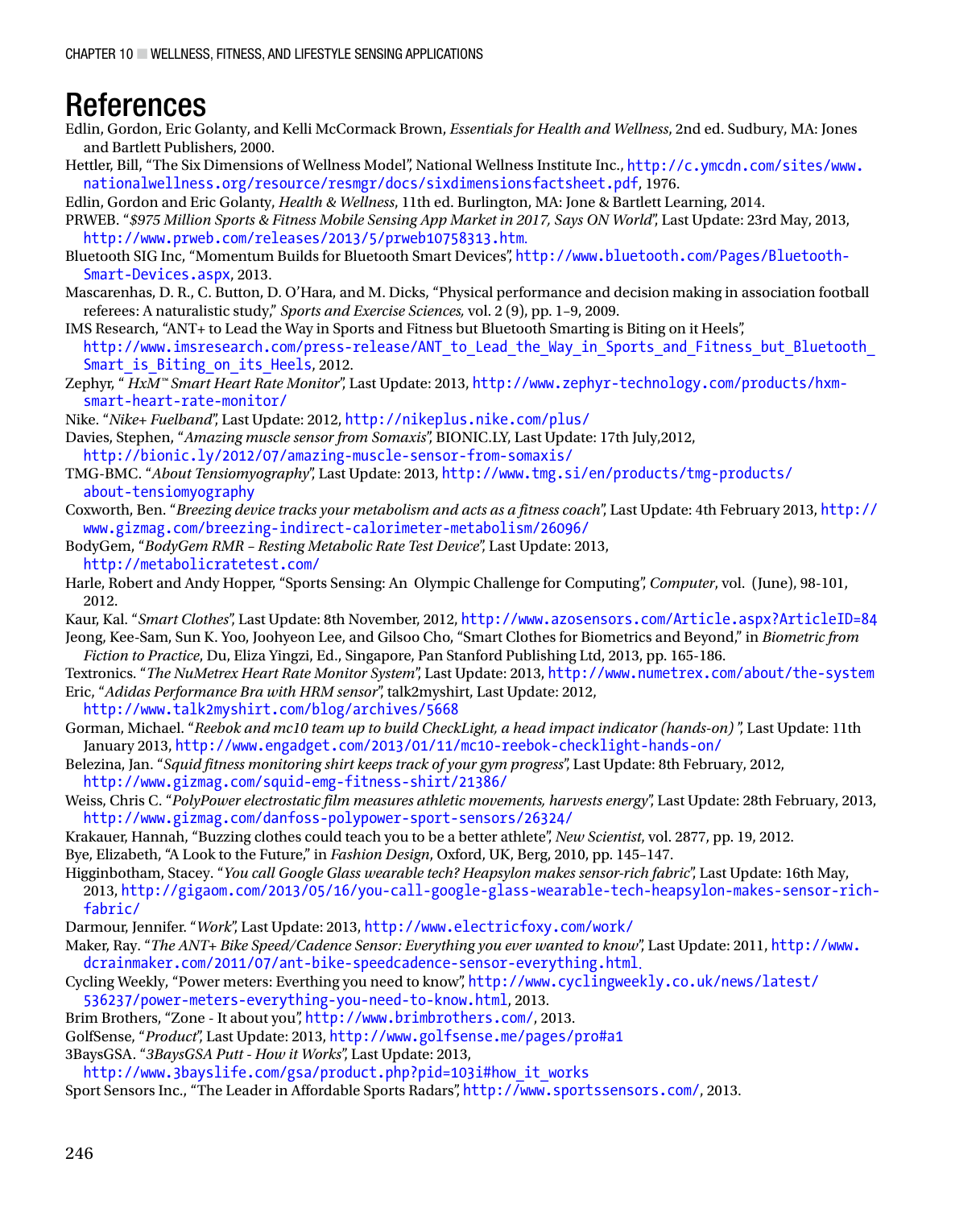- Chaganti, Vasanta and Leif Hanlen. "*Smart sensor save swimmers seconds*", Last Update: 15th June, 2011, <http://theconversation.com/smart-sensors-save-swimmers-seconds-1687>
- Zarda, Brett. *Stopwatches? Sensor Technology Puts the Laptop in Lap*, The New York Times, New York, http://www.nytimes.com/2010/07/19/sports/19swimming.html? r=0, 2010.
- Sage, Tanya Le*, et al.*, "A Multi-sensor System for Monitoring the Performance of Elite Swimmers," in *e-Business and Telecommunications*, Berlin Heidelberg, Springer 2012, pp. 350–362.
- Cowie, J. l., J. A. Flint, and A. R. Harland, "Wireless Impact Measurement for Martial Arts (P43)," in *The Engineering of Sport 7* vol. 1, Estivalet, Margaret and Pierre Brisson, Eds., Paris, Springer, 2008, pp. 231–237.
- Wixted, Andrew, Wayne Spratford, Mark Davis, Marc Portus, and Daniel James, "Wearable Sensors for on Field near Real Time Detection of Illegal Bowling Actions," presented at the Conference of Science, Medicine & Coaching in Cricket, Shearton Mirage Gold Coast, Queensland, Australia, 2010.
- Wixted, Andrew J., "Healthcare Sensor Networks: Challenges Towards Practical Implementation," in *Healthcare Sensor Networks: Challenges Toward Practical Implementation*, Lai, Daniel T. H., Rezaul Begg, and Marimuthu Palaniswami, Eds., Boca Raton, Florida, CRC Press, 2012, pp. 407–437.
- Wisbey, Ben, Paul G. Montgomery, David B. Pyne, and Ben Rattray, "Quantifying movement demands of AFL football using GPS tracking," *Journal of Science and Medicine in Sport,* vol. 13 (5), pp. 531–536, 2010.
- Waldron, Mark, Craig Twist, Jamie Highton, Paul Worsfold, and Matthew Daniels, "Movement and physiological match demands of elite rugby league using portable global positioning systems," *Journal of Sports Sciences,* vol. 29 (11), pp. 1223–1230, 2011.
- Householder, Mike. "*Wearable sensor devices leverage MEMS motion tracking innovations*", Last Update: 28th September, 2012, [http://www.eetimes.com/design/medical-design/4397350/Wearable-sensor-devices-to-leverage-](http://www.eetimes.com/design/medical-design/4397350/Wearable-sensor-devices-to-leverage-MEMS-motion-tracking-innovations?pageNumber=0)[MEMS-motion-tracking-innovations?pageNumber=0](http://www.eetimes.com/design/medical-design/4397350/Wearable-sensor-devices-to-leverage-MEMS-motion-tracking-innovations?pageNumber=0)
- Bennett, Brian. "*Jawbone Up review: An easy-to-wear and insightful fitness pal*", Last Update: 9th May 2013, 2012, [http://reviews.cnet.com/wearable-tech/jawbone-up/4505-34900\\_7-35536649.html](http://reviews.cnet.com/wearable-tech/jawbone-up/4505-34900_7-35536649.html)
- Maker, Ray. "*Motorola MOTOACTV In Depth Review*", Last Update: November 9th 2011, <http://www.dcrainmaker.com/2011/11/motorola-motoactv-in-depth-review.html>
- Vivago. "*Measure Your Wellbeing Measure your activity and sleep*", Last Update: 2013, <http://www.vivago.com/>
- First Warning Systems Inc., "Core Technology", <http://www.firstwarningsystems.com/for-clinicians.html>, 2012.
- Electricfoxy, "*Modwells: personal modules for wellness*", Last Update: 2013, [http://www.electricfoxy.com/projects/](http://www.electricfoxy.com/projects/modwells/) [modwells/](http://www.electricfoxy.com/projects/modwells/)
- CDC, "*Adult Overweight and Obesity*", Last Update: 27th April, 2012, <http://www.cdc.gov/obesity/adult/index.html>
- Cready, Gwyn and Ted Kyle. "*Every Move You Make, Every Step You Take: How Activity Monitoring is Changing the World of Fitness and Weight-loss*", Last Update: 2013, [http://www.obesityaction.org/educational-resources/resource](http://www.obesityaction.org/educational-resources/resource-articles-2/exercise/every-move-you-make-every-step-you-take-how-activity-monitoring-is-changing-the-world-of-fitness-and-weight-loss)[articles-2/exercise/every-move-you-make-every-step-you-take-how-activity-monitoring-is-changing](http://www.obesityaction.org/educational-resources/resource-articles-2/exercise/every-move-you-make-every-step-you-take-how-activity-monitoring-is-changing-the-world-of-fitness-and-weight-loss)[the-world-of-fitness-and-weight-loss](http://www.obesityaction.org/educational-resources/resource-articles-2/exercise/every-move-you-make-every-step-you-take-how-activity-monitoring-is-changing-the-world-of-fitness-and-weight-loss)
- Kollias, Helen. "*Research Review: Leptin, ghrelin, weight loss it's complicated*", Last Update: 25th February, 2011, <http://www.precisionnutrition.com/leptin-ghrelin-weight-loss>
- Thomson, Cynthia A.*, et al.*, "Relationship Between Sleep Quality and Quantity and Weight Loss in Women Participating in a Weight-Loss Intervention Trial," *Obesity,* vol. 20 (7), pp. 1419–1425, 2012.
- Miles, Laughton E. and William Charles Dement, *Sleep and Aging*, vol. 3. New York: Raven Press, 1980.
- Austin, Daniel*, et al.*, "Unobtrusive classification of sleep and wakefulness using load cells under the bed," in *Engineering in Medicine and Biology Society (EMBC), 2012 Annual International Conference of the IEEE*, 2012, pp. 5254–5257.
- Vasu, Vishalini, Conor Heneghan, Sakir Sezer, and Thianantha Arumugam, "Contact-free Estimation of Respiration Rates during Sleep," presented at the Irish Signals and Systems Conference (ISSC), Dublin, 2011.
- Lokavee, Shongpun, Theerapom Puntheeranurak, Teerakiat Kerdcharoen, Natthapol Watthanwisuth, and Adisom Tuantranont, "Sensor pillow and bed sheet system: Unconstrained monitoring of respiration rate and posture movements during sleep," in *Systems, Man, and Cybernetics (SMC), 2012 IEEE International Conference on*, 2012, pp. 1564–1568.
- McDowell, Andrew, Mark P. Donnelly, Chris D. Nugent, and Michael J. McGrath, "Utilising wireless sensor networks towards establishing a method of sleep profiling," *International Journal of Computers in Healthcare,* vol. 1 (4), pp. 346–363, 2012.
- Walsh, Lorcan, Sean McLoone, Julie Behan, and Terry Dishongh, "The deployment of a non-intrusive alternative to sleep/ wake wrist actigraphy in a home-based study of the elderly," in *Engineering in Medicine and Biology Society, 2008. EMBS 2008. 30th Annual International Conference of the IEEE*, 2008, pp. 1687–1690.
- Dolan, Brian. "*Exclusive: Sleep coach company Zeo is shutting down*", Last Update: March 12th 2013, <http://mobihealthnews.com/20772/exclusive-sleep-coach-company-zeo-is-shutting-down/>